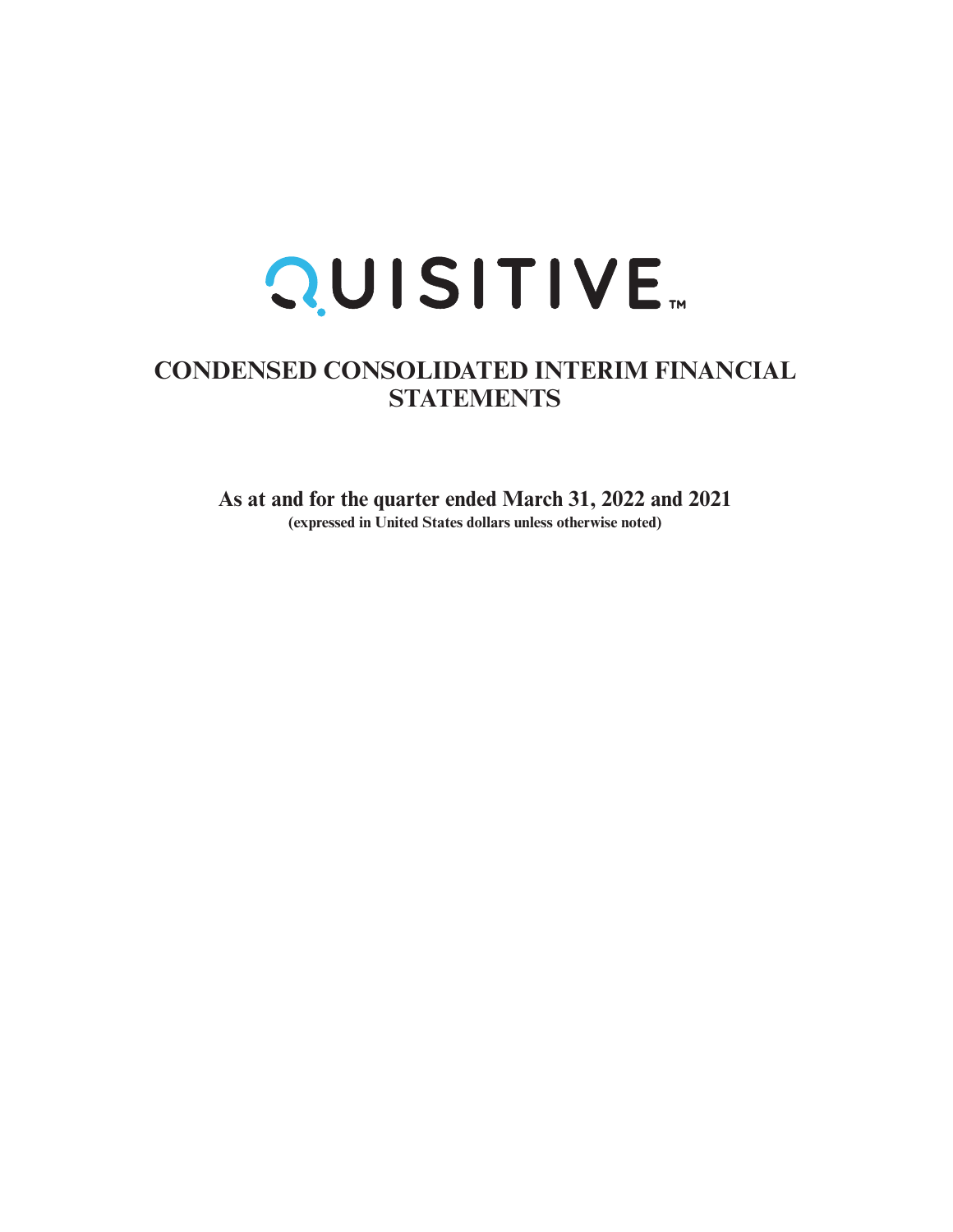# **QUISITIVE TECHNOLOGY SOLUTIONS, INC.**

# **Unaudited Condensed Consolidated Interim Financial Statements March 31, 2022 and 2021 (Expressed in thousands of United States Dollars)**

| <b>Index</b>                                                                        | Page |
|-------------------------------------------------------------------------------------|------|
| Unaudited Condensed Consolidated Financial Statements                               |      |
|                                                                                     |      |
|                                                                                     |      |
| Unaudited Condensed Consolidated Statements of Changes in Shareholders' Equity  F-4 |      |
|                                                                                     |      |
|                                                                                     |      |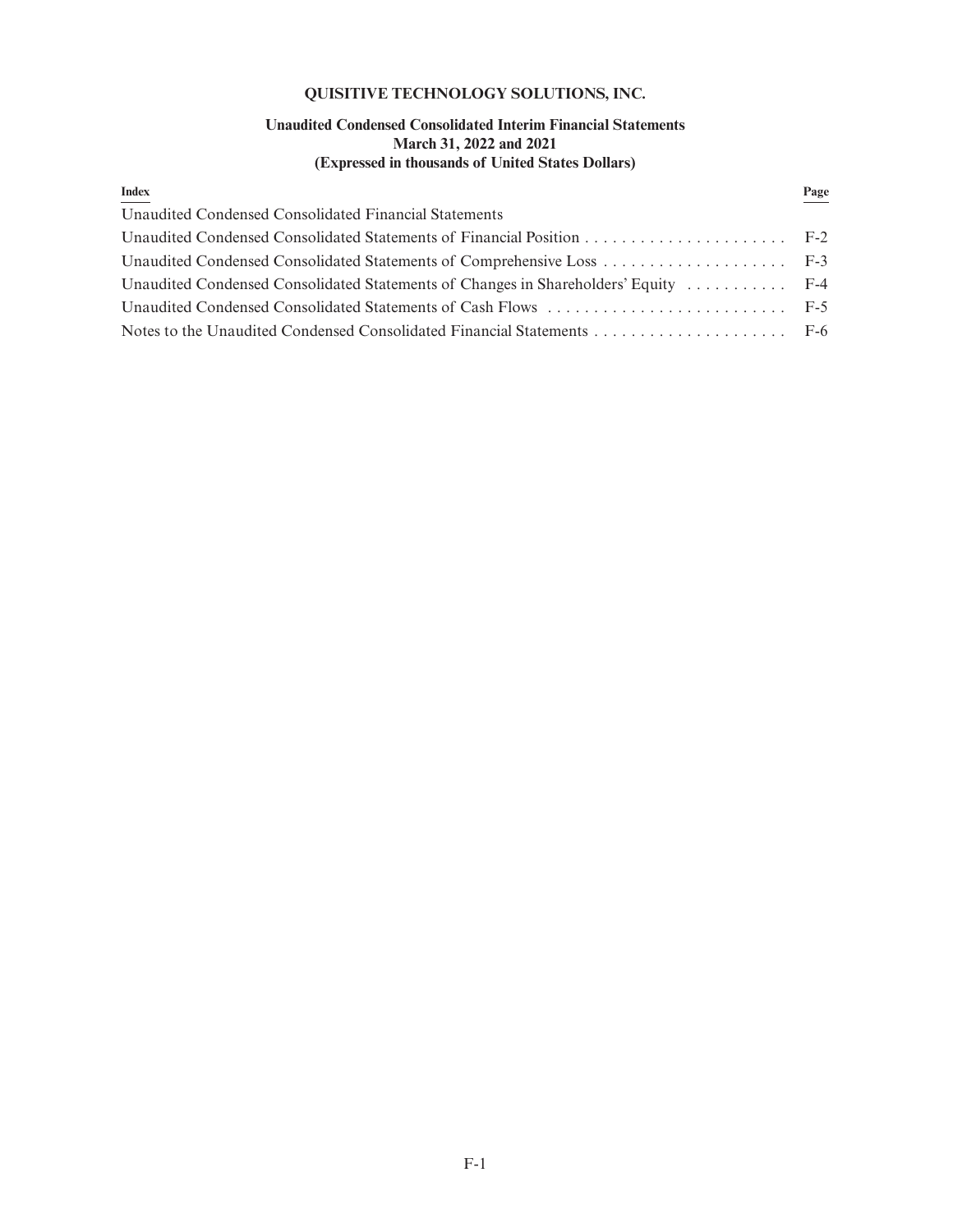# **QUISITIVE TECHNOLOGY SOLUTIONS, INC. Unaudited Condensed Consolidated Interim Statements of Financial Position March 31, 2022 and December 31, 2021 (Expressed in thousands of United States Dollars)**

| Assets current<br>9,484<br>\$13,516<br>Accounts receivable and contract assets (Note 4)<br>27,789<br>23,631<br>67<br>2,351<br>1,783     | 69  |
|-----------------------------------------------------------------------------------------------------------------------------------------|-----|
|                                                                                                                                         |     |
|                                                                                                                                         |     |
|                                                                                                                                         |     |
|                                                                                                                                         |     |
|                                                                                                                                         |     |
| 2.800<br>2.600                                                                                                                          |     |
| 41,599<br>42,491                                                                                                                        |     |
| Non-current assets                                                                                                                      |     |
| 6,339<br>6.793<br>Property and equipment, net (Note 5) $\dots \dots \dots \dots \dots \dots \dots \dots \dots \dots \dots \dots$        |     |
| 92,320<br>95,816                                                                                                                        |     |
| 197,271<br>197,309                                                                                                                      |     |
| 350                                                                                                                                     | 350 |
| \$338,771<br>\$341,867                                                                                                                  |     |
| Liabilities current                                                                                                                     |     |
| \$17,205<br>\$16,789                                                                                                                    |     |
| 1.331                                                                                                                                   | 655 |
| Current portion of Loan agreement (Note 7)<br>8,128<br>8,128                                                                            |     |
| 4,358<br>3,925                                                                                                                          |     |
| 1.189<br>1,121                                                                                                                          |     |
| 15.640<br>15,616                                                                                                                        |     |
| 47,783<br>46,302                                                                                                                        |     |
| Non-current liabilities:                                                                                                                |     |
| Loan agreement (Note 7) $\dots \dots \dots \dots \dots \dots \dots \dots \dots \dots \dots \dots \dots \dots \dots$<br>68,434<br>70,427 |     |
| 5.788<br>5,887                                                                                                                          |     |
| 3,806<br>3,506                                                                                                                          |     |
| 13,672<br>14,842                                                                                                                        |     |
| 139,282<br>141,165                                                                                                                      |     |
|                                                                                                                                         |     |
| <b>Shareholders' equity</b>                                                                                                             |     |
| 237,384<br>237,398                                                                                                                      |     |
| 416                                                                                                                                     | 416 |
| 4,512<br>4,319                                                                                                                          |     |
| (41,660)<br>(40, 405)<br>Deficit                                                                                                        |     |
| (752)<br>(810)                                                                                                                          |     |
| Equity attributable to owners of the Corporation<br>199,900<br>200,918                                                                  |     |
| (411)<br>(216)                                                                                                                          |     |
| 199,489<br>200,702                                                                                                                      |     |
| \$338,771<br>\$341,867                                                                                                                  |     |

Approved on behalf of the Board:

*"Mike Reinhart" "David Guebert"*

Mike Reinhart, CEO David Guebert, Director and Chair of Audit Committee

*The accompanying Notes are an integral part of these condensed consolidated interim financial statements.*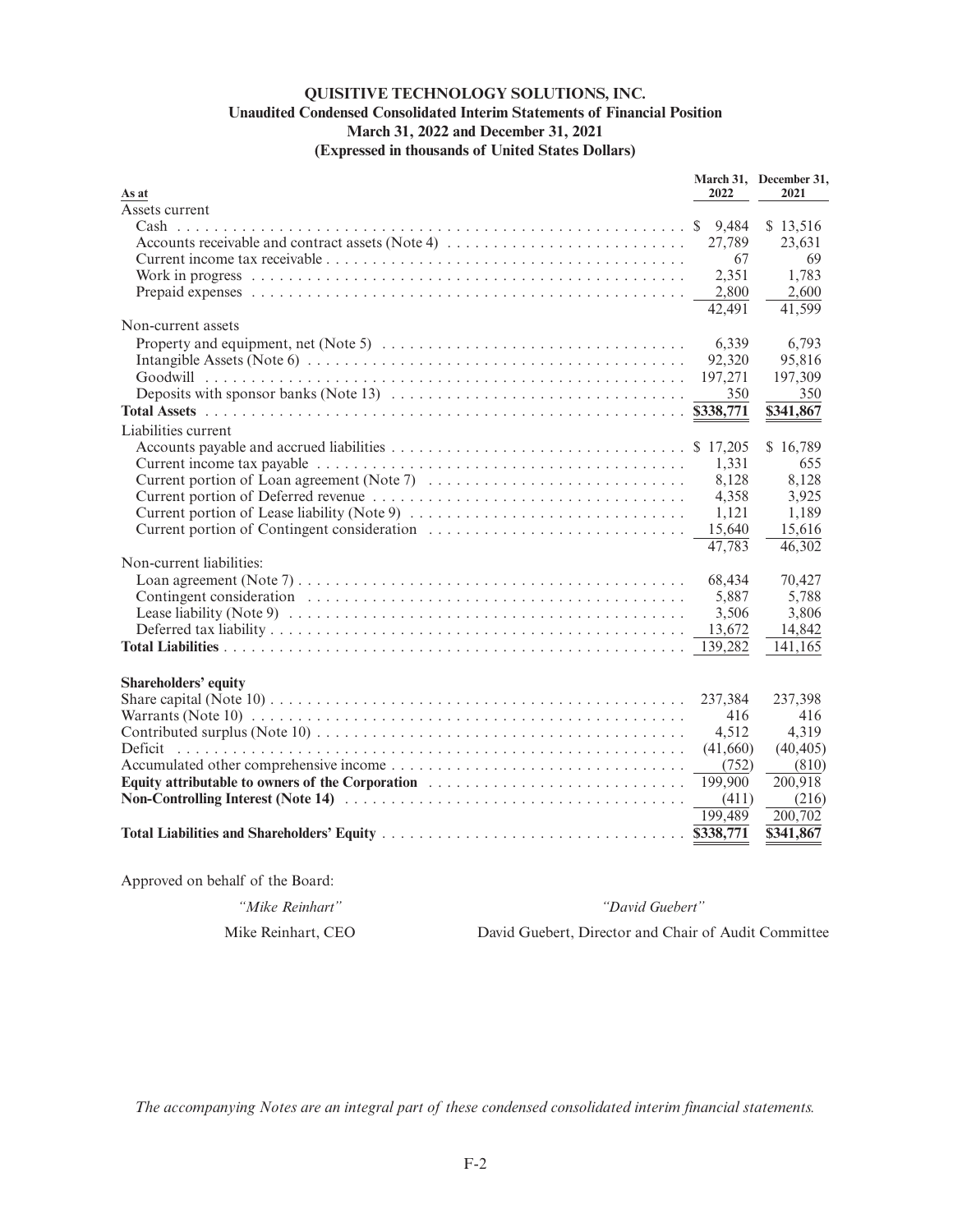# **QUISITIVE TECHNOLOGY SOLUTIONS, INC. Unaudited Condensed Consolidated Interim Statements of Comprehensive Loss March 31, 2022 and March 31, 2021 (Expressed in thousands of United States Dollars except per share and share amounts)**

|                                                                                                  |               | March 31, 2022 |              | March 31, 2021 |
|--------------------------------------------------------------------------------------------------|---------------|----------------|--------------|----------------|
|                                                                                                  | $\mathbb{S}$  | 44,928         | $\mathbb{S}$ | 12,628         |
|                                                                                                  |               | 27,020         |              | 8,338          |
|                                                                                                  |               | 17,908         |              | 4,290          |
| <b>Operating Expenses</b>                                                                        |               |                |              |                |
|                                                                                                  |               | 3,513          |              | 1,028          |
|                                                                                                  |               | 8,013          |              | 2,077          |
|                                                                                                  |               | 100            |              | 313            |
| Share-based compensation (Note 10) $\dots \dots \dots \dots \dots \dots \dots \dots$             |               | 422            |              | 389            |
|                                                                                                  |               | 963            |              | 279            |
|                                                                                                  |               |                |              | 19             |
|                                                                                                  |               | 4,270          |              | 878            |
|                                                                                                  |               | 72             |              |                |
| Acquisition Related Compensation (Note 3)                                                        |               | 765            |              |                |
|                                                                                                  |               | 512            |              | 253            |
|                                                                                                  |               | 310            |              | 278            |
| Acquisition-related, transaction and other expenses                                              |               | 362            |              | 456            |
|                                                                                                  |               | (1, 394)       |              | (1,680)        |
|                                                                                                  |               | 1,237          |              | 430            |
|                                                                                                  |               | (1,181)        |              | (161)          |
|                                                                                                  | \$            | (1,450)        | $\mathbb{S}$ | (1,949)        |
| <b>Comprehensive Loss:</b>                                                                       |               |                |              |                |
| Items that may be reclassified subsequently to income:                                           |               |                |              |                |
|                                                                                                  |               | 58             |              | 97             |
|                                                                                                  | $\mathcal{S}$ | (1, 392)       | $\mathbb{S}$ | (1, 852)       |
| <b>Net Loss Attributed to:</b>                                                                   |               |                |              |                |
| Non controlling interest (Note 14) $\dots \dots \dots \dots \dots \dots \dots \dots \dots \dots$ |               | (195)          |              | (53)           |
|                                                                                                  |               | (1,255)        |              | (1,896)        |
|                                                                                                  | $\mathbb{S}$  | (1,450)        | $\mathbb{S}$ | (1,949)        |
|                                                                                                  | $\mathbb{S}$  | (0.00)         | S            | (0.01)         |
| Weighted Average Number of Common Shares Outstanding                                             |               | 356,721,500    |              | 197,851,522    |

*The accompanying Notes are an integral part of these consolidated financial statements.*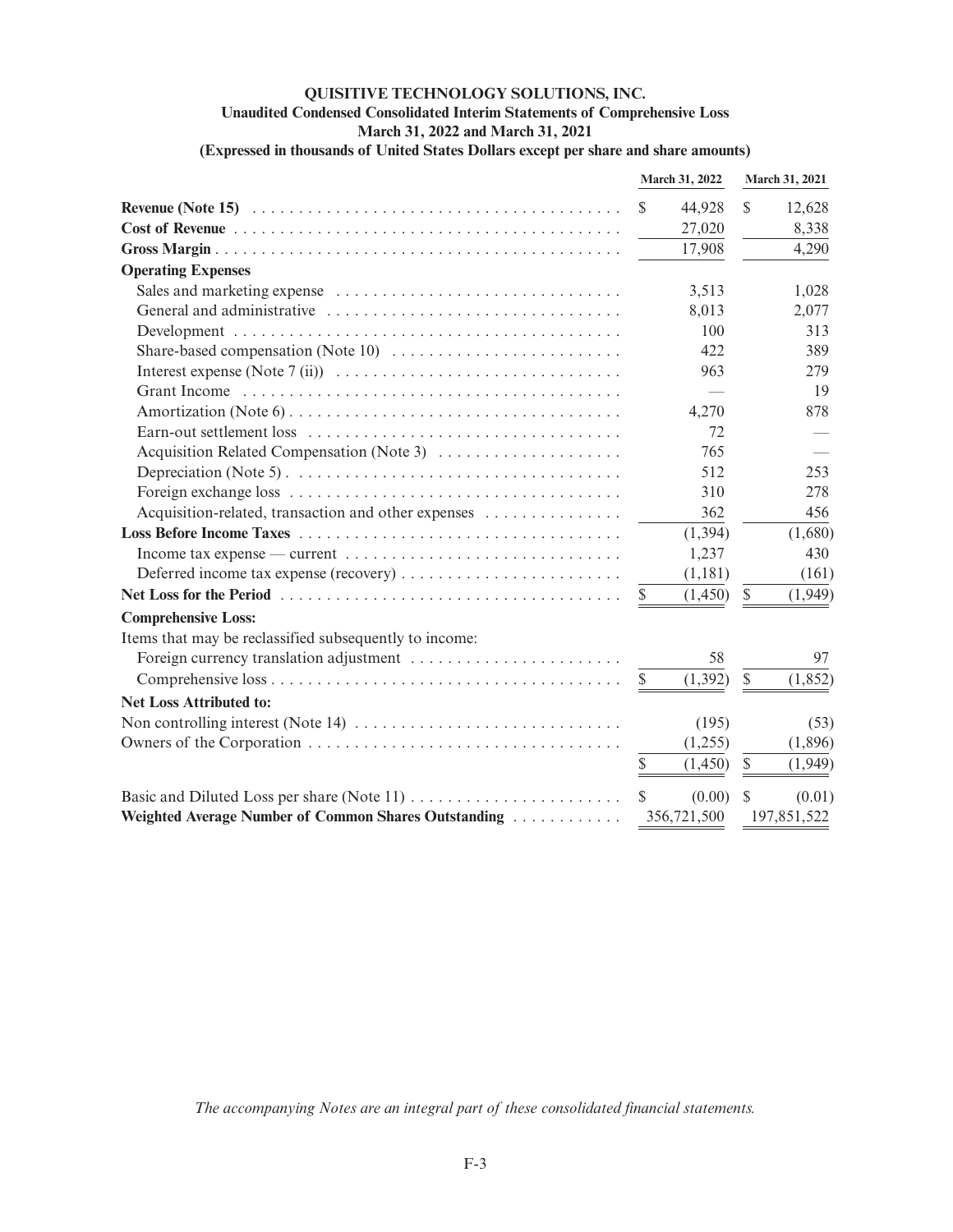# **QUISITIVE TECHNOLOGY SOLUTIONS, INC. Unaudited Condensed Consolidated Interim Statements of Changes in Shareholder's Equity For the quarter ended March 31, 2022 and 2021 (Expressed in thousands of United States Dollars except share amounts)**

|                                                                                                            | <b>Share Capital</b> |           |                                      |                 |                     |             |                                           |              |
|------------------------------------------------------------------------------------------------------------|----------------------|-----------|--------------------------------------|-----------------|---------------------|-------------|-------------------------------------------|--------------|
|                                                                                                            | <b>Number</b>        | Amount    | <b>Contributed</b><br><b>Surplus</b> | <b>Warrants</b> | Deficit             | <b>AOCI</b> | <b>Non-Controlling</b><br><b>Interest</b> | <b>Total</b> |
| <b>Balance December 31, 2020</b> .                                                                         | 193,585,013          | \$45,781  | \$3,300                              | \$2,463         | \$(24,090)          | \$ (865)    | \$272                                     | \$26,861     |
| Private Placement                                                                                          | 16,000,000           | 14,836    |                                      |                 |                     |             |                                           | 14,836       |
| Exercise of RSU's $\dots \dots \dots \dots \dots$                                                          | 668,805              | 135       | (135)                                |                 |                     |             |                                           |              |
| Warrants exercised                                                                                         | 160,000              | 266       |                                      | (115)           |                     |             |                                           | 151          |
| Exercise of stock options                                                                                  | 15,000               | 16        | (14)                                 |                 |                     |             |                                           | 2            |
| Stock based compensation $\dots \dots \dots$                                                               |                      |           | 389                                  |                 |                     |             |                                           | 389          |
| Change in cumulative impact of foreign<br>$currency \ldots \ldots \ldots \ldots \ldots$                    |                      |           |                                      |                 |                     | 97          |                                           | 97           |
| Net income (loss) for the period $\dots \dots$                                                             |                      |           |                                      |                 | (1,896)             |             | (53)                                      | (1,949)      |
| <b>Balance March 31, 2021</b>                                                                              | 210,428,818          | \$61,034  | \$3,540                              | \$2,348         | \$(25,986)          | \$(768)     | \$219                                     | \$40,387     |
| Balance December 31, 2021                                                                                  | 356, 314, 879        | \$237,398 | \$4,319                              | \$416           | $$(40,405) \$(810)$ |             | \$(216)                                   | \$200,702    |
| Exercise of RSU's.                                                                                         | 757,064              | 229       | (229)                                |                 |                     |             |                                           |              |
| Net settlement of tax liabilities on RSU's                                                                 | (270,672)            | (243)     |                                      |                 |                     |             |                                           | (243)        |
| Stock based compensation                                                                                   |                      |           | 422                                  |                 |                     |             |                                           | 422          |
| Change in cumulative impact of foreign<br>$currency \dots \dots \dots \dots \dots \dots \dots \dots \dots$ |                      |           |                                      |                 |                     | 58          |                                           | 58           |
| Net loss for the period $\ldots \ldots \ldots \ldots$                                                      |                      |           |                                      |                 | (1,255)             |             | (195)                                     | (1,450)      |
| Balance March 31, 2022                                                                                     | 356,801,271          | \$237,384 | \$4,512                              | S.<br>416       | \$(41,660)          | \$(752)     | \$(411)                                   | \$199,489    |

*The accompanying Notes are an integral part of these consolidated financial statements.*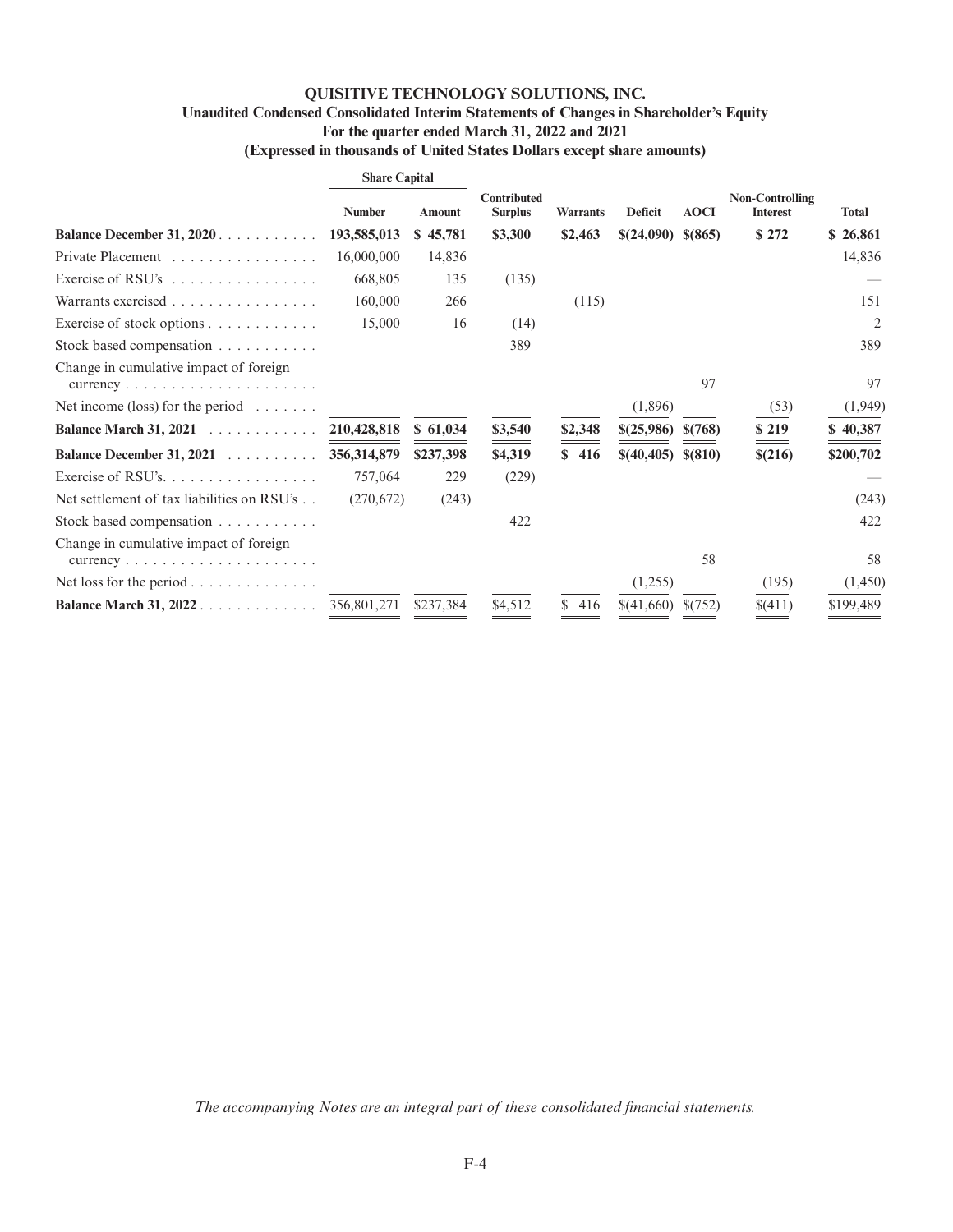# **QUISITIVE TECHNOLOGY SOLUTIONS, INC. Unaudited Condensed Consolidated Interim Statements of Cash Flows For the quarter ended March 31, 2022 and 2021 (Expressed in thousands of United States Dollars)**

|                                                                                                                       | March 31, 2022           | March 31, 2021 |
|-----------------------------------------------------------------------------------------------------------------------|--------------------------|----------------|
| <b>Operating Activities</b>                                                                                           |                          |                |
|                                                                                                                       | \$(1,450)                | \$(1,949)      |
| Items not involving cash                                                                                              |                          |                |
|                                                                                                                       | 4,270                    | 878            |
|                                                                                                                       | 512                      | 253            |
|                                                                                                                       | 310                      | 132            |
|                                                                                                                       | 422                      | 389            |
|                                                                                                                       | 963                      | 279            |
|                                                                                                                       | 95                       |                |
|                                                                                                                       | $\equiv$                 | 19             |
|                                                                                                                       | 765                      |                |
|                                                                                                                       | 72                       |                |
|                                                                                                                       | (1,181)                  | (161)          |
|                                                                                                                       | 4,778                    | (160)          |
| Changes in non-cash working capital                                                                                   |                          |                |
|                                                                                                                       | (4,270)                  | (1, 130)       |
|                                                                                                                       | (568)                    | 140            |
|                                                                                                                       | (200)                    | (74)           |
|                                                                                                                       | (851)                    | 39             |
|                                                                                                                       | 678                      | 322            |
|                                                                                                                       | 433                      | 278            |
|                                                                                                                       |                          | (585)          |
| <b>Investing Activity</b>                                                                                             |                          |                |
|                                                                                                                       | (724)                    | (191)          |
|                                                                                                                       | (153)                    | (36)           |
|                                                                                                                       | (877)                    | (227)          |
|                                                                                                                       |                          |                |
| <b>Financing Activities</b>                                                                                           |                          |                |
|                                                                                                                       |                          | 14,836         |
|                                                                                                                       | $\overline{\phantom{0}}$ | 151            |
|                                                                                                                       | (2,031)                  |                |
|                                                                                                                       | (444)                    | (245)          |
|                                                                                                                       | (437)                    | (207)          |
|                                                                                                                       |                          | (202)          |
|                                                                                                                       | (12)                     |                |
|                                                                                                                       |                          | (700)          |
| Payments of employee taxes net settlement RSU/stock options                                                           | (231)                    |                |
|                                                                                                                       |                          | 4              |
|                                                                                                                       | (3, 155)                 | 13,637         |
| Inflow (Outflow) of Cash $\ldots \ldots \ldots \ldots \ldots \ldots \ldots \ldots \ldots \ldots \ldots \ldots \ldots$ | (4,032)                  | 12,825         |
|                                                                                                                       | 13,516                   | 10,983         |
|                                                                                                                       | \$9,484                  | \$23,808       |

*The accompanying Notes are an integral part of these consolidated financial statements.*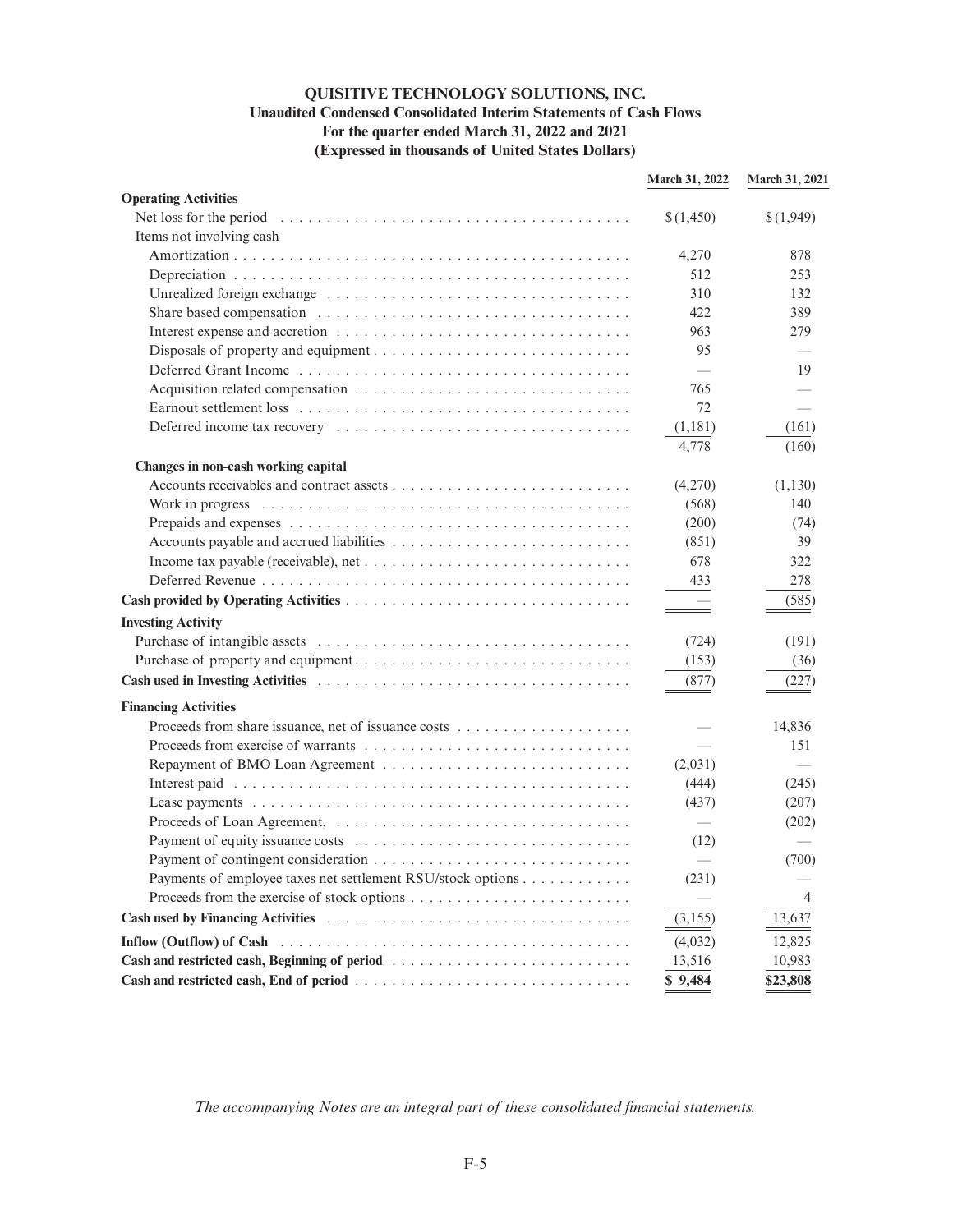### **1. NATURE OF OPERATIONS**

### *(a) Nature of operations*

Quisitive Technology Solutions, Inc. (the "Corporation") is a premier Microsoft solutions provider that helps enterprise organizations move, operate and innovate in the Microsoft cloud: Quisitive provides Microsoft Azure, Microsoft Dynamics business applications and Microsoft O365 as well as proprietary Software as a Service ("SaaS") solutions such as CRG emPerform<sup>™</sup>, LedgerPay, and business solutions from other technology partners that complement the Microsoft platform.

On May 7, 2021, Quisitive purchased BankCard USA Merchant Services, Inc ("Bankcard") which is a registered and full-acquiring ISO/MSP, that is party to sponsorship agreements with several member banks ("Sponsoring Banks") to process and settle bankcard transactions for merchant customers.

The Corporation consists of two operating segments — Cloud Solutions and Payment Solutions.

With a legacy of deep technical and business expertise, Quisitive is empowering the enterprise to navigate the ever-changing technology climate their business relies upon. Quisitive helps customers harness the power of the Microsoft cloud and innovative technologies such as, artificial intelligence, machine learning, the Internet of Things (IoT) and blockchain through customized solutions.

### *(b) Structure of Business*

The Corporation has the following subsidiaries:

| <b>Entity name</b>                   | <b>Country</b> | Ownership<br>percentage at<br>March 31, 2022 | Ownership<br>percentage at<br>December 31, 2021 |
|--------------------------------------|----------------|----------------------------------------------|-------------------------------------------------|
|                                      |                | $\frac{0}{0}$                                | $\frac{0}{0}$                                   |
| Bankcard USA Merchant Services, Inc  | USA.           | 100                                          | 100                                             |
| Catapult Systems LLC                 | USA.           | 100                                          | 100                                             |
| Corporate Renaissance Group Inc,     | Canada         | 100                                          | 100                                             |
| Ledgerpay, Inc                       | USA.           | 80                                           | 80                                              |
|                                      | USA.           | 100                                          | 100                                             |
| Mazik Global Inc                     | USA.           | 100                                          | 100                                             |
| Menlo Software India Private Limited | India          | 100                                          | 100                                             |
|                                      | USA.           | 100                                          | 100                                             |
|                                      | USA.           | 100                                          | 100                                             |
|                                      | <b>USA</b>     | 100                                          | 100                                             |
|                                      | <b>USA</b>     | 100                                          | 100                                             |
|                                      | <b>USA</b>     | 100                                          | 100                                             |

The Corporation on October 28, 2021 resolved to amalgamate Fusion Agiletech Partners, Inc. The amalgamation has been completed and Fusion Agiletech Partners, Inc. capital is now the capital of Qusitive Technology Solutions, Inc.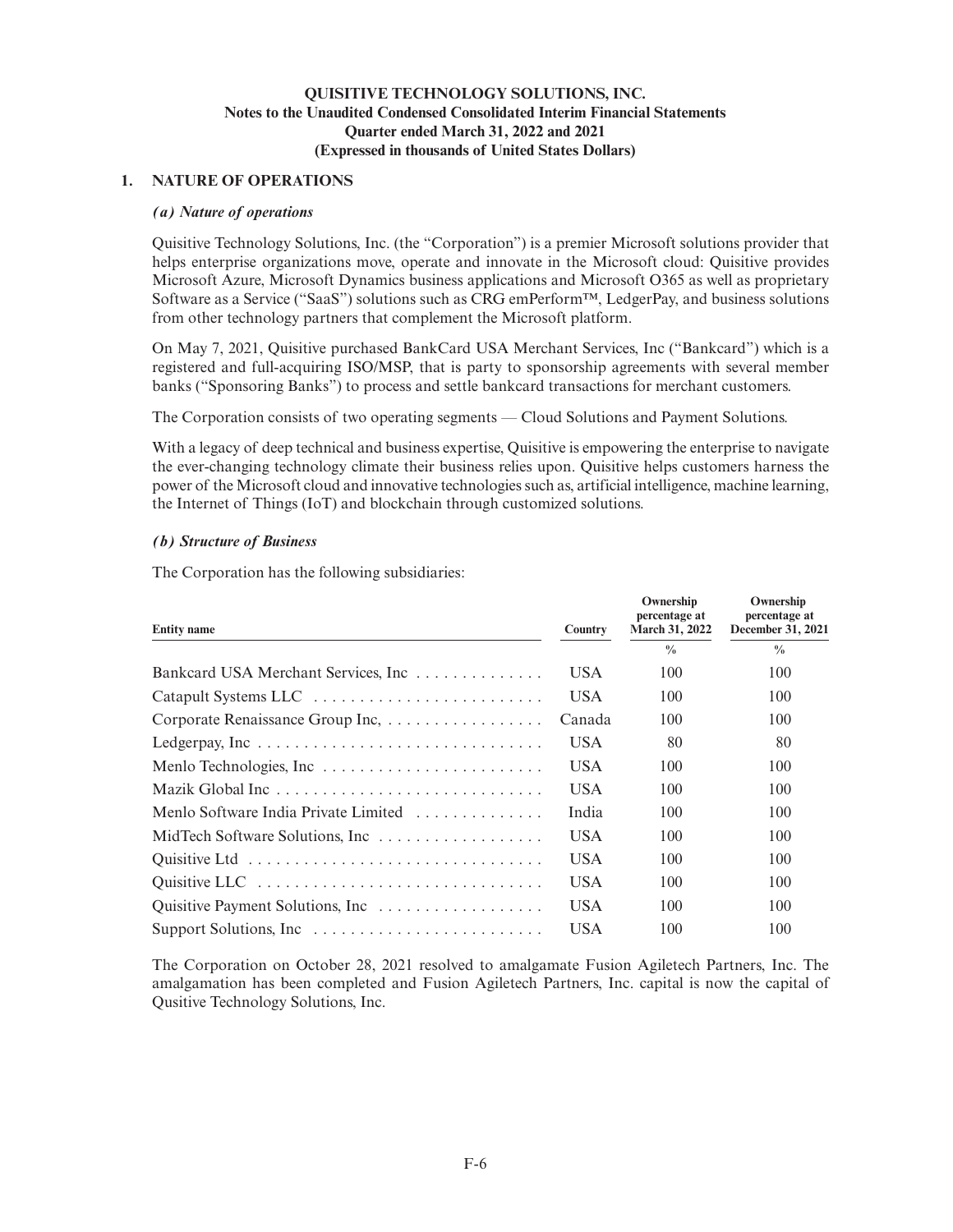# **2. BASIS OF PRESENTATION**

### *(a) Basis of presentation*

These unaudited interim condensed consolidated financial statements ("financial statements") were prepared using the same accounting policies and methods as those used in the Corporation's consolidated financial statements for the year ended December 31, 2021. These interim condensed consolidated financial statements have been prepared in compliance with IAS 34 — Interim Financial Reporting. Accordingly, certain disclosures normally included in annual financial statements prepared in accordance with International Financial Reporting Standards as issued by the International Accounting Standards Board ("IFRS") have been omitted or condensed. These interim condensed consolidated financial statements should be read in conjunction with the Corporation's consolidated financial statements for the year ended December 31, 2021.

These financial statements were authorized for issue by the Board of Directors on May 25, 2022.

### *(b) COVID-19*

The outbreak of coronavirus, specifically identified as "COVID-19", has resulted in governments worldwide enacting emergency measures to combat the spread of the virus. These measures, which include the implementation of travel bans, self-imposed quarantine periods and social distancing, have caused material disruption to businesses globally resulting in an economic slowdown. Global equity markets have experienced significant volatility and weakness. Governments and central banks have reacted with significant monetary and fiscal interventions designed to stabilize economic conditions. The extent to which COVID-19 and any other pandemic or public health crisis impacts the Corporation's business, affairs, operations, financial condition, liquidity, availability of credit and results of operations will depend on future developments that are highly uncertain and cannot be predicted with any meaningful precision, including new information which may emerge concerning the severity of the COVID-19 virus and the actions required to contain the COVID-19 virus or remedy its impact, among others. The duration and impact of the COVID-19 outbreak is unknown at this time, as is the efficacy of the government and central bank interventions. It is not possible to reliably estimate the length and severity of these developments and the impact on the financial results and condition of the Corporation and its operating subsidiaries in future periods.

### *(c) Basis of measurement*

The consolidated financial statements have been prepared under the historical cost convention, unless mentioned otherwise in the accounting policies below. Historical cost is generally based on the fair value of the consideration given in exchange for assets.

### *(d) Functional and reporting currency*

These consolidated financial statements are presented in USD\$. The functional currency of the Corporation and each of the Corporations' controlled subsidiaries is USD\$ with the exception of Corporate Renaissance Group, Inc. which uses Canadian dollars as its functional currency.

### *(e) Basis of consolidation*

The consolidated financial statements include the Corporation and its subsidiaries. Subsidiaries are entities that the Corporation has control and are fully consolidated from the date that control commences until the date that control ceases.

Intercompany balances and transactions, and unrealized gains arising from intercompany transactions are eliminated in preparing the consolidated financial statements.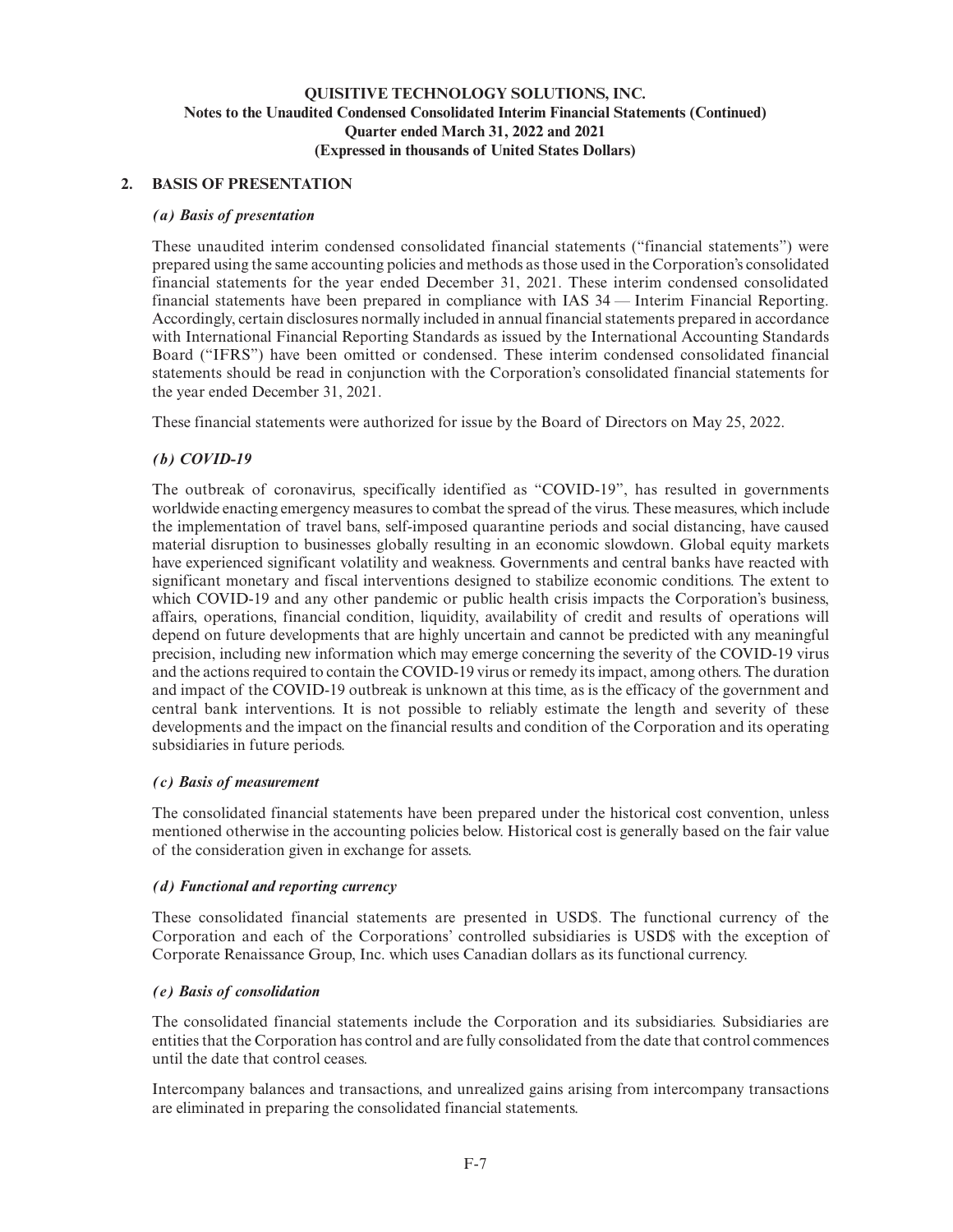# **2. BASIS OF PRESENTATION (Continued)**

### *(f) Use of Estimates*

The preparation of these consolidated financial statements in accordance with IFRS requires management to make judgments, estimates and assumptions that affect the application of accounting policies and the reported amounts of assets and liabilities and disclosure of contingent assets and liabilities at the date of the consolidated financial statements, and the reported amounts of revenues and expenses during the reporting period. Actual results could differ from these estimates.

Significant areas requiring the use of management estimates include:

(i) Share-based compensation is valued using the Black-Scholes Option Pricing Model at the date of grant and expensed in profit or loss over the vesting period of each award. The Black-Scholes Option Pricing Model utilizes subjective assumptions such as expected price volatility and expected life of the option. Share-based compensation expense also utilizes subjective assumptions on forfeiture rate. Changes in these input assumptions can significantly affect the fair value estimate.

(ii) Useful lives of intangible assets — Following initial recognition, the Corporation carries the intangible assets at cost less accumulated amortization and any accumulated impairment losses. Amortization is recorded on the straight-line basis based upon management's estimate of the useful life and residual value. The estimates are reviewed at least annually and are updated if expectations change as a result of the technical obsolescence or legal and other limits to use. A change in the useful life or residual value will impact the reported carrying value of the intangible assets resulting in a change in related amortization expense.

(iii) The amount of goodwill initially recognized as a result of a business combination, the fair value estimate of any contingent consideration and the determination of the fair value of the identifiable assets acquired and liabilities assumed is based, to a considerable extent, on management's estimate of future cash flows expected to be derived from the assets acquired and the discount rates applied.

(iv) Recoverability of the carrying value of non-financial assets requires management to use valuation methodology to determine the greater of value in use and fair value less costs at disposal. Management must make certain estimates and assumptions about future events or circumstances including, but not limited to, estimated future cash flows, terminal growth rates and discount rates.

(v) The determination of deferred income tax assets or liabilities requires subjective assumptions regarding future income tax rates and the likelihood of utilizing tax carry-forwards. Changes in these assumptions could materially affect the recorded amounts and therefore do not necessarily provide certainty as to their recorded values.

(vi) The Corporation records an allowance for doubtful accounts related to accounts receivable that are considered to be uncollectable. The allowance is based on the Corporation's knowledge of the financial condition of its customers, the aging of the receivables, the current business environment and historical experience. A change to those factors could impact the estimated allowance and the provision for bad debts.

Significant areas requiring the use of judgments include:

(i) The determination of cash generating units ("CGU") and the allocation of goodwill for the purpose of impairment testing.

(ii) The determination of the functional currency for the Corporation and each of its subsidiaries is based on management's judgment of the underlying transactions, events and conditions relevant to each entity.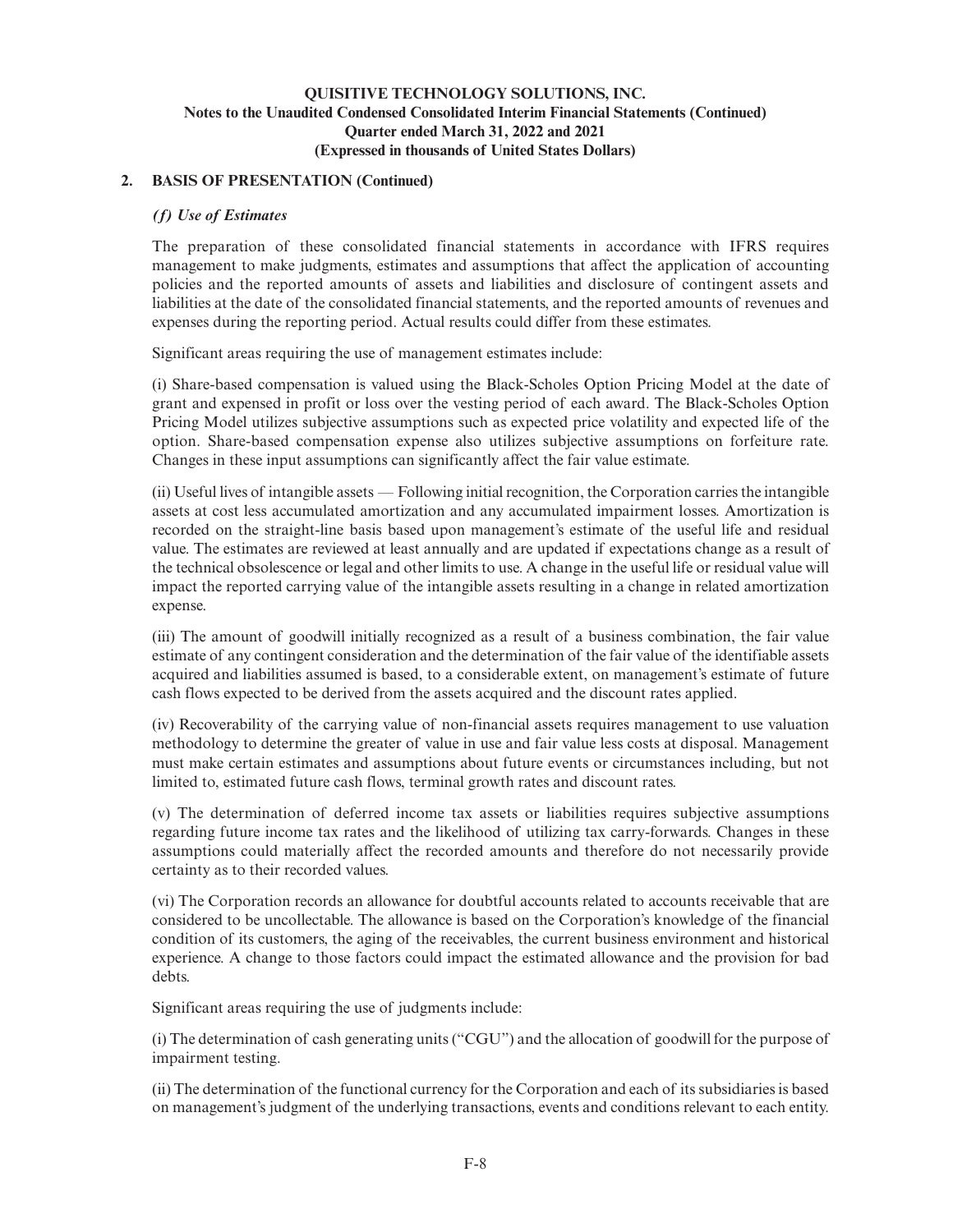# **2. BASIS OF PRESENTATION (Continued)**

(iii) Deferred income tax assets and liabilities result from timing differences between the financial reporting and tax bases of assets and liabilities. Loss carry forwards also comprise a portion of the temporary differences and result in a deferred income tax asset. Deferred income tax assets are only recognized to the extent that management considers it probable that a deferred income tax asset will be realized. The assessment for the recognition of a deferred tax asset requires significant judgement. The factors used to assess the likelihood of realization are the Corporation's forecast of future taxable income and available tax planning strategies that could be implemented to realize the deferred tax assets. The Corporation has and continues to use tax planning strategies to realize deferred tax assets in order to avoid the potential loss of benefits. Unknown future events and circumstances, such as changes in tax rates and laws, may materially affect the assumptions and estimates made from one period to the next. Any significant change in events, tax laws, and tax rates beyond the control of the Corporation may materially affect the consolidated financial statements.

(iv) Contingencies are subject to measurement uncertainty as the financial impact will only be confirmed by the outcome of a future event. The assessment of contingencies involves a significant amount of judgement, including assessing whether a present obligation exists, assessing factors that may mitigate or reduce the obligation, and determining a reliable estimate of the amount of cash outflow required to settle the obligation. The Corporation is required to both determine whether loss is probable and whether the loss can be reasonably estimated. The uncertainty involved with the time and amount at which a contingency may be settled may have a material impact on the consolidated financial statements of future periods to the extent that the amount provided for differs from the actual outcome.

(v) Contingent consideration and the allocation of fair value of assets acquired. Management has applied judgment with respect to the probability of the contingent consideration being earned and the discount rate. The determination of fair value of assets acquired requires management to make assumptions and estimates about future events. The assumptions and estimates with respect to determining the fair value of the assets acquired require the most judgment and include estimates of future cash flows.

(vi) The assessment of the corporation's operating segments.

# **3. BUSINESS COMBINATIONS**

### **(i.) Catapult Systems LLC**

On November 22, 2021, the Corporation, through its subsidiaries purchased all of the shares of Catapult Systems, LLC ("Catapult"), an Austin, Texas based Microsoft-focused digital solutions and services provider to obtain control. The aggregate consideration paid by the Corporation to acquire Catapult is comprised of the following: (i) \$51,500 paid in cash at closing; (ii) Net working capital adjustment at the acquisition date of \$389.

The Corporation has determined that this transaction is a business combination as the assets acquired and liabilities assumed constitute a business. The transaction was accounted for using the acquisition method of accounting whereby the assets acquired, and liabilities assumed were recorded at their estimated fair value at the acquisition date.

The fair values shown below for Catapult are final. An adjustment was made in intangible assets value, deferred tax asset and goodwill from the preliminary values as disclosed in the annual consolidated financial statements.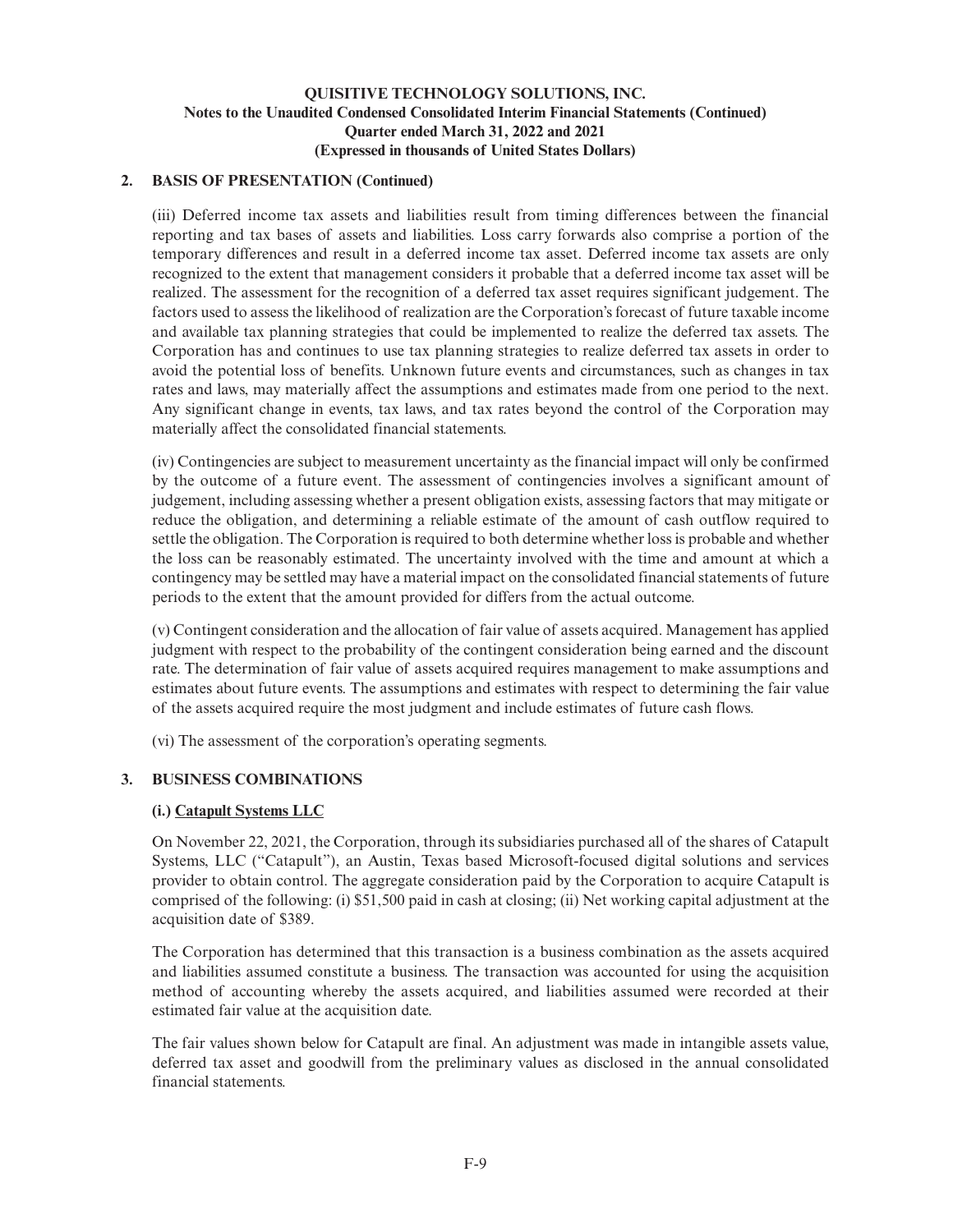### **3. BUSINESS COMBINATIONS (Continued)**

|                                                                                                                                                                                                                                                                                                                                                            | <b>USD</b><br><b>Fair value</b><br>recognized on<br>acquisition<br>S |
|------------------------------------------------------------------------------------------------------------------------------------------------------------------------------------------------------------------------------------------------------------------------------------------------------------------------------------------------------------|----------------------------------------------------------------------|
|                                                                                                                                                                                                                                                                                                                                                            | \$1,200                                                              |
|                                                                                                                                                                                                                                                                                                                                                            | 7,866                                                                |
|                                                                                                                                                                                                                                                                                                                                                            | 428                                                                  |
|                                                                                                                                                                                                                                                                                                                                                            | 2,320                                                                |
|                                                                                                                                                                                                                                                                                                                                                            | 15,150                                                               |
|                                                                                                                                                                                                                                                                                                                                                            | 1,941                                                                |
|                                                                                                                                                                                                                                                                                                                                                            | 28,631                                                               |
|                                                                                                                                                                                                                                                                                                                                                            | (1,884)                                                              |
|                                                                                                                                                                                                                                                                                                                                                            | (35)                                                                 |
|                                                                                                                                                                                                                                                                                                                                                            | (453)                                                                |
|                                                                                                                                                                                                                                                                                                                                                            | (64)                                                                 |
| Lease liability — LT $\dots \dots \dots \dots \dots \dots \dots \dots \dots \dots \dots \dots \dots \dots \dots \dots$                                                                                                                                                                                                                                     | (1,867)                                                              |
| Deferred revenue <i>maturities</i> and <i>n</i> and <i>n</i> and <i>n</i> and <i>n</i> and <i>n</i> and <i>n</i> and <i>n</i> and <i>n</i> and <i>n</i> and <i>n</i> and <i>n</i> and <i>n</i> and <i>n</i> and <i>n</i> and <i>n</i> and <i>n</i> and <i>n</i> and <i>n</i> and <i>n</i> and <i>n</i> and <i>n</i> and <i>n</i> and <i>n</i> and <i>n</i> | (1, 344)                                                             |
| Fair value of assets acquired and liabilities assumed                                                                                                                                                                                                                                                                                                      | \$51,889                                                             |
|                                                                                                                                                                                                                                                                                                                                                            | \$51,500                                                             |
|                                                                                                                                                                                                                                                                                                                                                            | 389                                                                  |
|                                                                                                                                                                                                                                                                                                                                                            | \$51,889                                                             |

The Trade receivable and other current assets balance is not materially different from the fair value on acquisition.

The Corporation incurred \$1,462 in acquisition costs related to the acquisition, which was recorded in the year ended December 31, 2021.

The goodwill recognized in connection with the acquisition of Catapult Systems LLC, a global modern digital solutions and services firm that uses technology to solve complex business challenges and deliver exceptional value to several industries, is attributable to the support and synergies gained by the support of Quisitive services. Goodwill also includes other intangibles such as an assembled workforce that do not qualify for a separate recognition under IFRS.

The goodwill is not tax deductible and has been allocated to the cloud services cash generating unit. The acquired intangible assets are being amortized over their estimated useful lives as follows: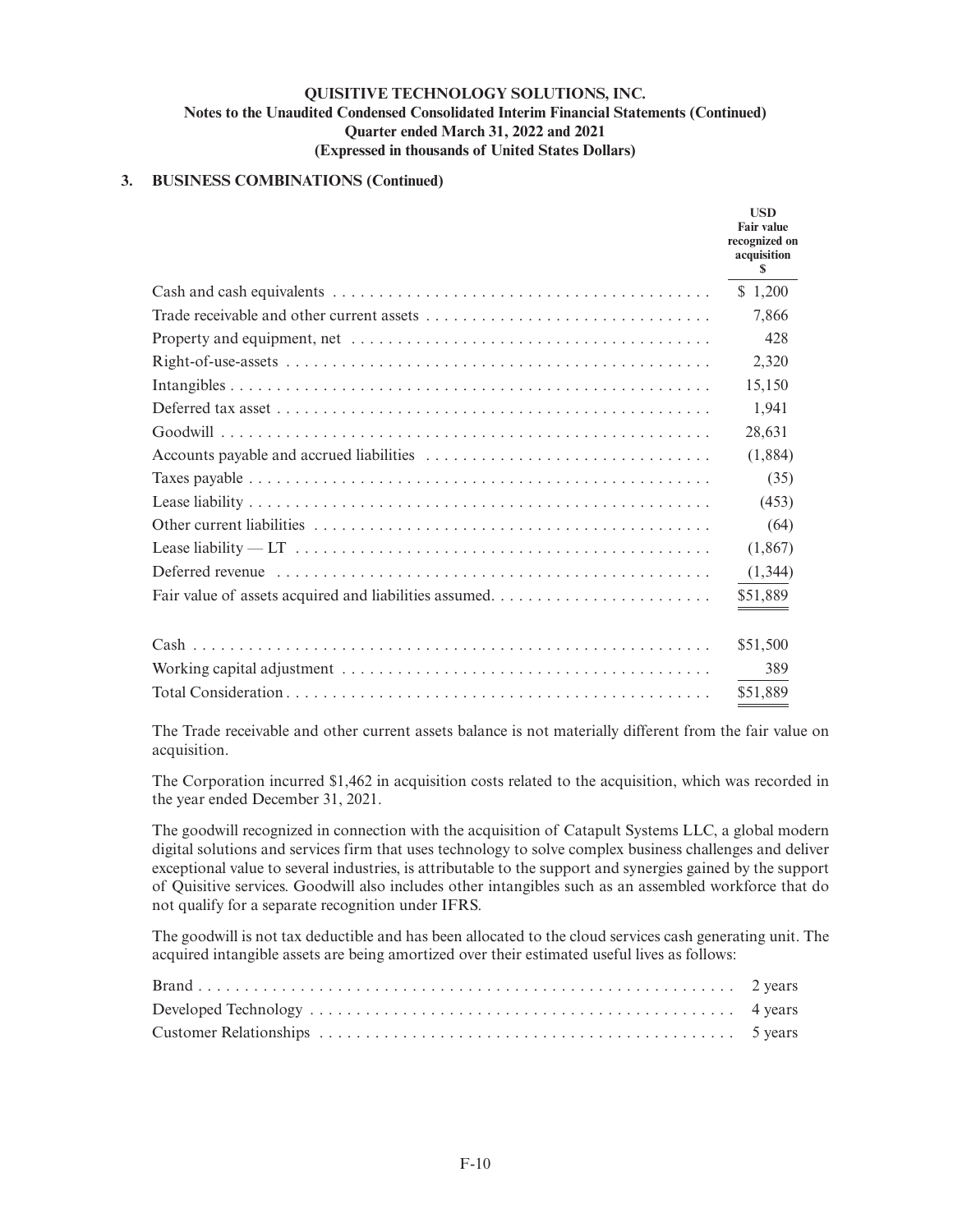# **3. BUSINESS COMBINATIONS (Continued)**

### **(ii.) Bankcard USA Merchant Services Inc.**

On May 7, 2021, the Corporation, through its subsidiaries purchased all of the shares of Bankcard to obtain control. The aggregate consideration paid by the Corporation to acquire Bankcard is comprised of the following: (i) \$100,523 paid in cash at closing; (ii) 50,000,000 common shares valued at \$77,739; (iii)Contingent consideration with a fair value of \$9,253; and, (iv) Net working capital adjustment estimated at the acquisition date of \$1,925.

Contingent consideration of up to \$5,000 in cash and up to \$5,000 of common shares of the Corporation ("Shares") per annum is payable at the end of each of the two twelve-month periods post acquisition (the "Earnout"). If Bankcard's year one annual revenue exceeds \$38,900 the maximum cash payout is \$5,000 in cash and \$5,000 in Shares, and if year two annual revenue exceeds \$44,700 the maximum payout is \$5,000 in cash and \$5,000 in Shares. The vendors of Bankcard can also achieve the Earnout opportunity if the revenue earned exceeds \$83,580 over the 24-month earnout period post acquisition. The maximum aggregate Earnout payment over the two years is \$10,000 in cash and \$10,000 in Shares. The Corporation has estimated the contingent consideration at present value at the date of acquisition to be approximately \$9,253.

The goodwill recognized in connection with the acquisition of BankCard by Quisitive is primarily attributable to the anticipated cost savings synergies expected to be realized as a result of the migration of payment processing services from third party providers to the proprietary software developed by Quisitive and the application of Quisitive's best practices to improve the operations of BankCard. Goodwill also includes other intangibles such as assembled workforce that do not qualify for separate recognition under IFRS.

The Corporation has determined that this transaction is a business combination as the assets acquired and liabilities assumed constitute a business. The transaction was accounted for using the acquisition method of accounting whereby the assets acquired, and liabilities assumed were recorded at their estimated fair value at the acquisition date.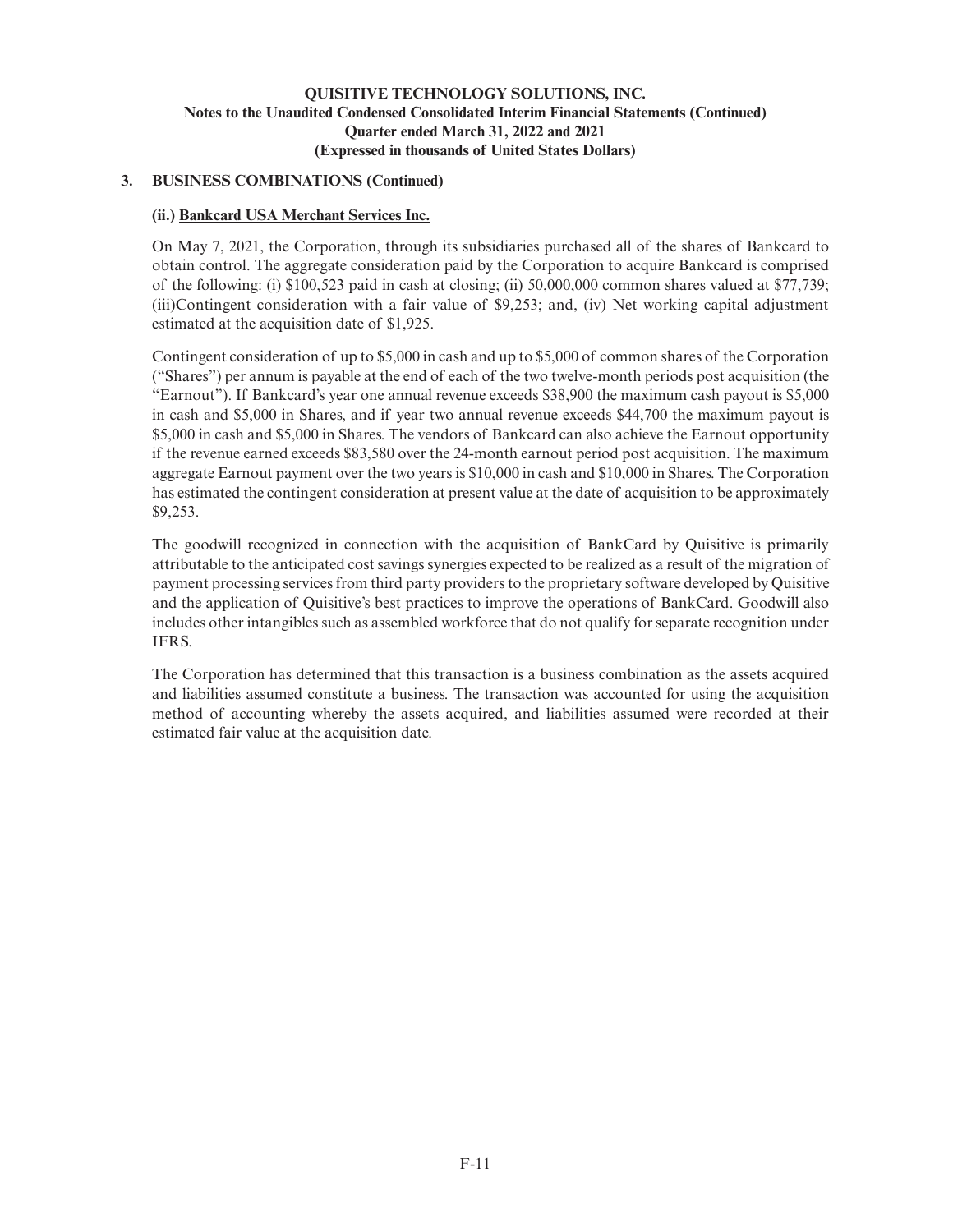# **3. BUSINESS COMBINATIONS (Continued)**

The fair values shown below for Bankcard are preliminary, pending finalization of certain assumptions used in valuing the acquired assets, assumed liabilities and value of contingent consideration.

|                                                       | <b>USD</b><br><b>Fair value</b><br>recognized on<br>acquisition<br>S. |
|-------------------------------------------------------|-----------------------------------------------------------------------|
|                                                       | <sup>\$</sup><br>919                                                  |
|                                                       | 4,229                                                                 |
|                                                       | 840                                                                   |
|                                                       | 1,781                                                                 |
|                                                       | 659                                                                   |
|                                                       | 66,234                                                                |
|                                                       | 393                                                                   |
|                                                       | 135,326                                                               |
|                                                       | (2,918)                                                               |
|                                                       | (15,583)                                                              |
|                                                       | (659)                                                                 |
|                                                       | (1,781)                                                               |
| Fair value of assets acquired and liabilities assumed | \$189,440                                                             |
|                                                       | \$100,523                                                             |
|                                                       | 77,739                                                                |
|                                                       | 1,925                                                                 |
|                                                       | 9,253                                                                 |
|                                                       | \$189,440                                                             |

The gross processing and trade receivable balance is not materially different from the fair value on acquisition.

The Corporation incurred \$3,188 in acquisition costs related to the acquisition, which has been expensed as transaction-related expenses in the consolidated statement of comprehensive loss which was recorded in the year ended December 31, 2021.

The goodwill is not tax deductible and has been allocated to the payment solutions cash generating unit. The acquired intangible assets are being amortized over their estimated useful lives as follows: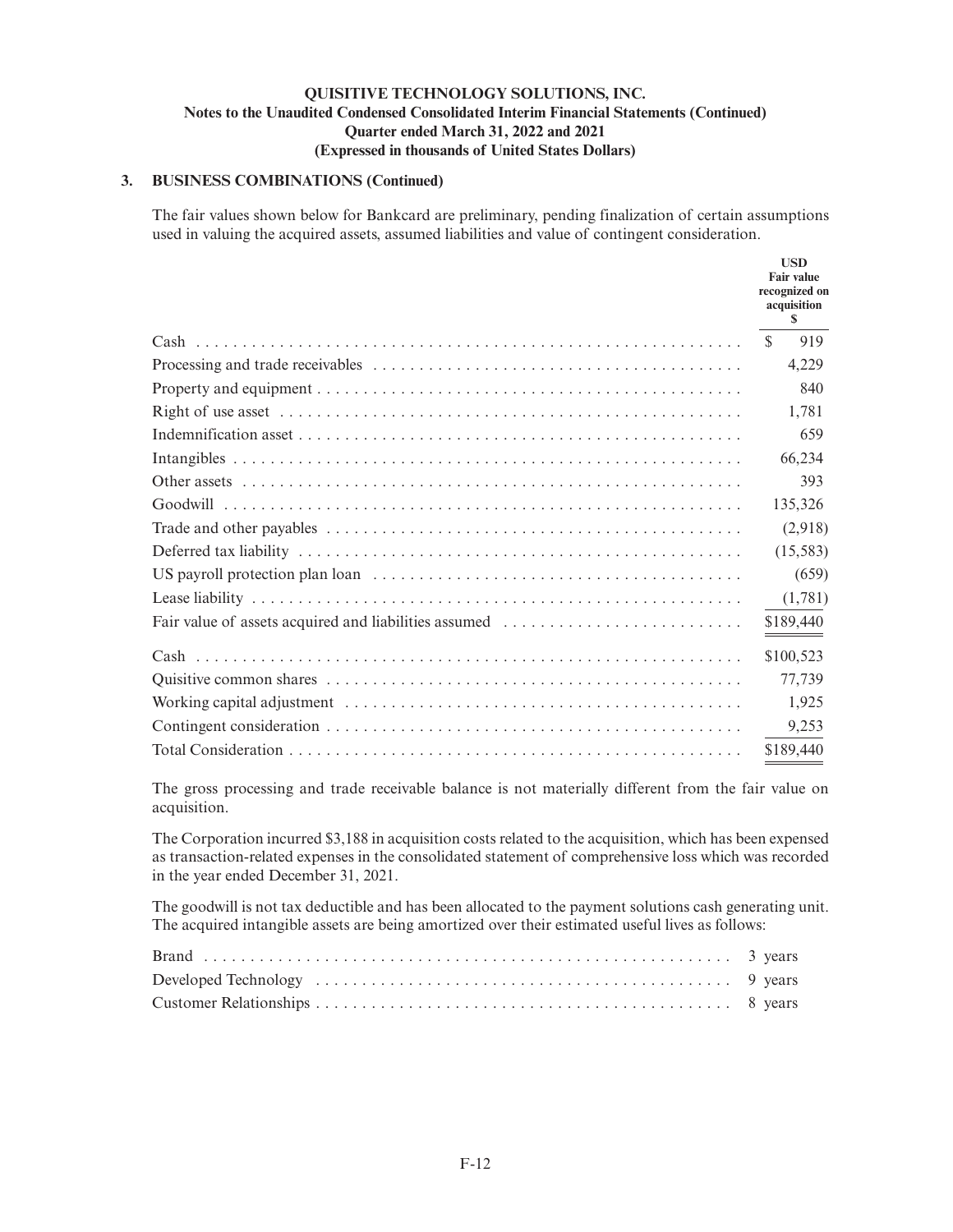### **3. BUSINESS COMBINATIONS (Continued)**

### **(iii.) Mazik Global, Inc.**

On April 1, 2021, the Corporation, through its subsidiaries purchased all of the shares of Mazik Global, Inc. ("Mazik") to obtain control. The aggregate consideration paid by the Corporation to acquire Mazik is comprised of the following: (i) \$7,000 paid in cash at closing; (ii) 6,254,020 common shares valued at \$7,516; and (iii) Net working capital adjustment at the acquisition date of \$1,339.

In addition, the agreement included contingent consideration per annum of \$2,100, 2,000 and \$1,900 for the years ended March 31, 2022, March 31, 2023 and March 31, 2024, respectively contingent on the legacy Mazik business achieving revenue targets of \$15,000 from April 1, 2022 to March 31, 2022, \$18,500 from April 1, 2022 to March 31, 2023 and \$22,000 from April 1, 2023 to March 31, 2024. Additional growth earnouts of \$650, \$650 and \$700 are payable contingent on achieving license revenue targets of \$3,500, \$5,000, and \$6,500 for the years ended March 31, 2022, March 31, 2023 and March 31, 2024, respectively. The contingent consideration includes a requirement for the shareholders to remain employed with Quisitive at the applicable calculation date. As such, the earn-out payments have been accounted for as compensation for post-combination services, and not consideration in the business combination. Any amounts owing will be expensed in the applicable fiscal years as earned. For the quarter ended March 31, 2022, the Corporation recorded \$525 of acquisition-related compensation expense. (March 31, 2021, \$0).

The goodwill recognized in connection with the acquisition of Mazik, an independent software vendor that helps companies deploy Microsoft Dynamics CRM, Cloud, and ERP solutions to the healthcare, public sector, education, and manufacturing industries by Quisitive is primarily attributable to the support of Quisitive services. Goodwill also includes other intangibles such as assembled workforce that do not qualify for separate recognition under IFRS.

The Corporation has determined that this transaction is a business combination as the assets acquired and liabilities assumed constitute a business. The transaction was accounted for using the acquisition method of accounting whereby the assets acquired, and liabilities assumed were recorded at their estimated fair value at the acquisition date.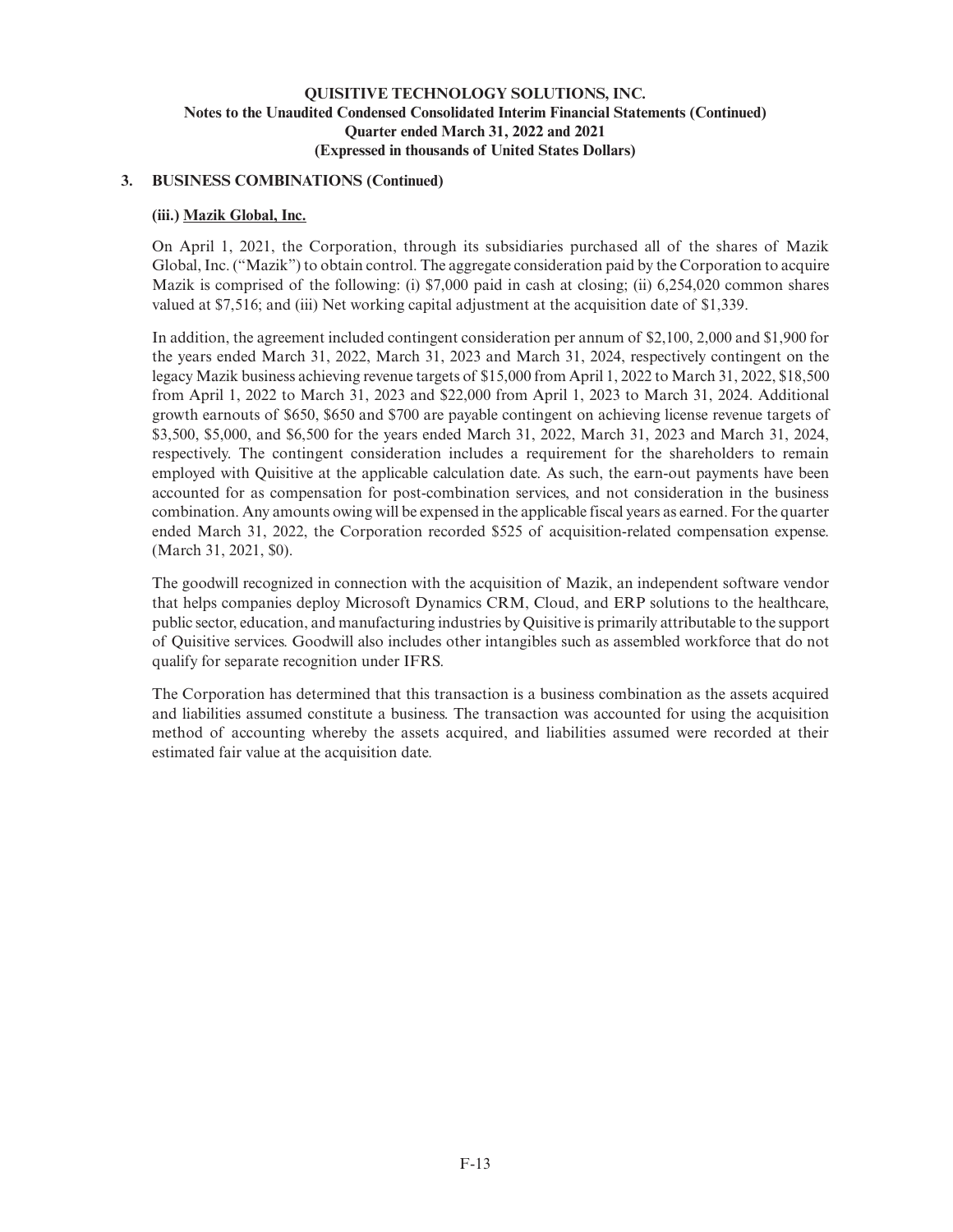### **3. BUSINESS COMBINATIONS (Continued)**

The fair values shown below for Mazik are final. There were no changes to the Preliminary PPA as disclosed in the annual consolidated financial statements as at and for the year ended December 31, 2021.

|                                                       | <b>USD</b><br><b>Fair value</b><br>recognized on<br>acquisition<br>S |
|-------------------------------------------------------|----------------------------------------------------------------------|
|                                                       | 609<br>S.                                                            |
|                                                       | 1,782                                                                |
|                                                       | 1,267                                                                |
|                                                       | 31                                                                   |
|                                                       | 829                                                                  |
|                                                       | 7,070                                                                |
|                                                       | 9,330                                                                |
|                                                       | (1,120)                                                              |
|                                                       | (1,402)                                                              |
|                                                       | (1,641)                                                              |
|                                                       | (869)                                                                |
|                                                       | (31)                                                                 |
| Fair value of assets acquired and liabilities assumed | \$15,855                                                             |
|                                                       | \$ 7,000                                                             |
|                                                       | 7,516                                                                |
|                                                       | 1,339                                                                |
|                                                       | \$15,855                                                             |

The trade and other receivables balance is not materially different from the fair value on acquisition.

The Corporation incurred \$965 in acquisition costs related to the acquisition, which has been expensed as transaction-related expenses in the consolidated statement of comprehensive loss which was recorded in the year ended December 31, 2021.

The goodwill is not tax deductible and has been allocated to the cloud services cash generating unit. The acquired intangible assets are being amortized over their estimated useful lives as follows: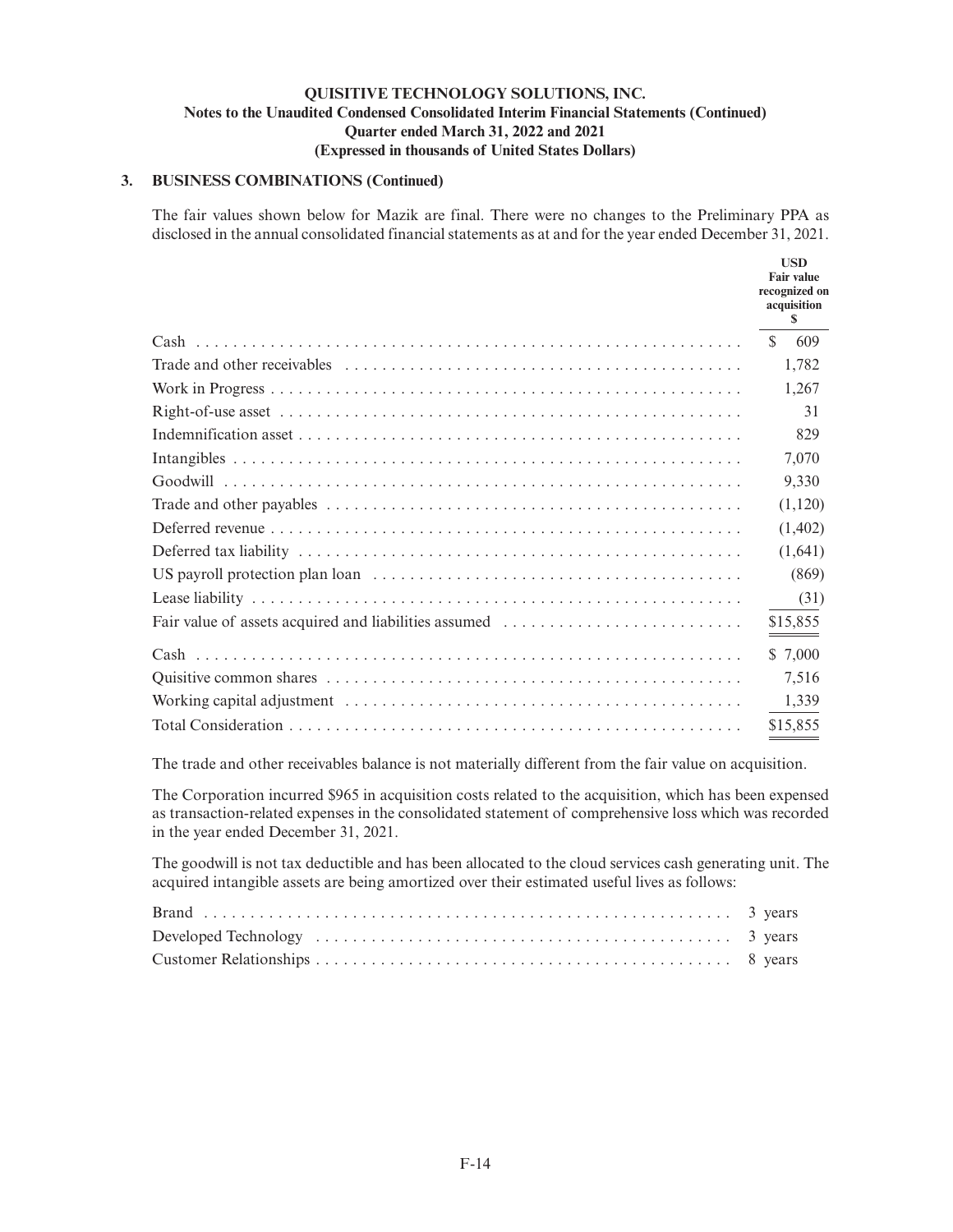# **4. ACCOUNTS RECEIVABLE AND CONTRACT ASSETS**

The Corporation's accounts receivable is comprised of the following:

| 2022 | March 31, December 31,<br>2021 |
|------|--------------------------------|
|      | \$16,943                       |
|      | 3,374                          |
|      | (422)                          |
|      | 1,499                          |
|      | 2,237                          |
|      | \$23,631                       |

For the quarter ended March 31, 2022, the Corporation recorded bad debt expense of \$51 (March 31, 2021 — \$1). Contract assets of \$1,499 relate to performance under a first party license sale contract that has not been billed at March 31, 2022 (December 31, 2021 — \$1,499).

# **5. PROPERTY AND EQUIPMENT**

|                                           | <b>Computers</b><br>and Network<br>Equipment | <b>Furniture</b><br>and<br>Equipment | Leasehold<br><b>Improvements</b> | <b>Software</b> | <b>Right of</b><br><b>Use Asset</b> | <b>Total</b> |
|-------------------------------------------|----------------------------------------------|--------------------------------------|----------------------------------|-----------------|-------------------------------------|--------------|
| Cost                                      |                                              |                                      |                                  |                 |                                     |              |
| Balance December 31, $2021$               | \$1,067                                      | \$742                                | \$868                            | \$195           | \$7,274                             | \$10,146     |
|                                           | 85                                           | 37                                   | 31                               |                 |                                     | 153          |
| Dispositions                              | (5)                                          | (94)                                 | (15)                             |                 |                                     | (114)        |
| Reclassifications                         |                                              | 42                                   | (42)                             |                 |                                     |              |
| Effect of Foreign Currency<br>Translation |                                              |                                      |                                  |                 |                                     |              |
| Balance at March 31, $2022$               | \$1,147                                      | \$728                                | \$842                            | \$195           | \$7,274                             | \$10,186     |
| <b>Accumulated Depreciation</b>           |                                              |                                      |                                  |                 |                                     |              |
| Balance, December 31, 2021                | 320<br>S.                                    | \$464                                | \$141                            | \$73            | \$2,355                             | \$3,353      |
|                                           | 74                                           | 23                                   | 62                               | 15              | 338                                 | 512          |
|                                           | (3)                                          |                                      | (15)                             |                 |                                     | (18)         |
| Balance at March 31, 2022                 | \$391                                        | \$487                                | \$188                            | \$ 88           | \$2,693                             | \$3,847      |
| <b>Carrying amounts</b>                   |                                              |                                      |                                  |                 |                                     |              |
| Balance December 31, 2021                 | 747                                          | \$278                                | \$727                            | \$122           | \$4,919                             | \$6,793      |
| Balance March 31, 2022                    | 756<br>S                                     | \$241<br>___                         | \$654<br>___                     | \$107<br>___    | \$4,581                             | \$6,339      |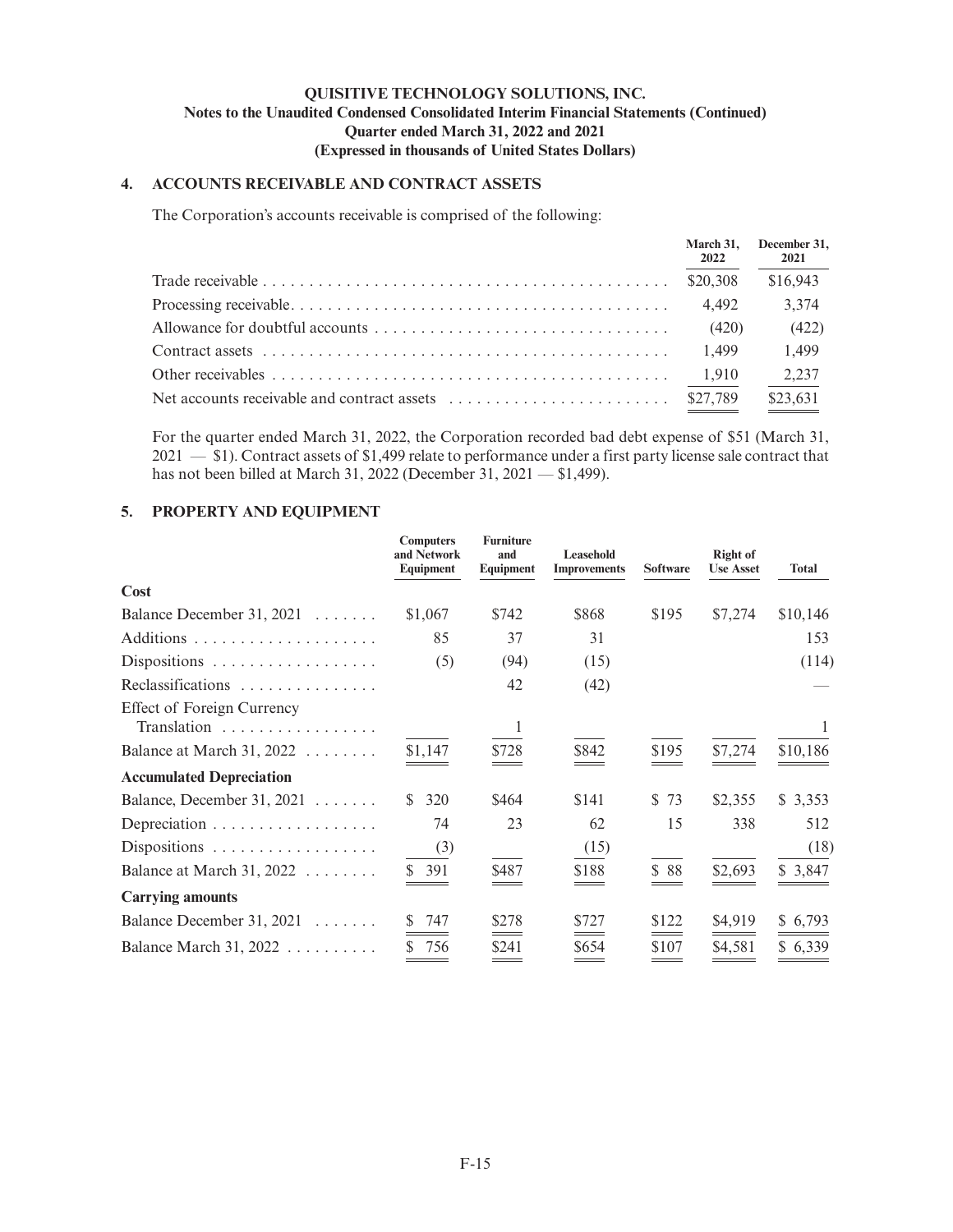# **6. INTANGIBLE ASSETS**

Intangible assets with a finite life are amortized into operating expenses over their useful lives.

|                                                      | <b>Software</b> | Website<br>Development | <b>Microsoft</b><br>Relationship | <b>Customer</b><br>Relationship | <b>Brand</b> | <b>Total</b>      |
|------------------------------------------------------|-----------------|------------------------|----------------------------------|---------------------------------|--------------|-------------------|
| Cost                                                 |                 |                        |                                  |                                 |              |                   |
| Balance December 31, 2021 \$11,012                   |                 | \$320                  | \$3,860                          | \$92,567                        |              | \$6,992 \$114,751 |
|                                                      | 724             |                        |                                  |                                 |              | 724               |
| Catapult Acquisition Valuation                       | (50)            |                        |                                  | 100                             |              | 50                |
| Balance March 31, 2022 $\ldots \ldots \ldots \ldots$ | 11.686          | 320                    | 3,860                            | 92,667                          | 6.992        | 115,525           |
| <b>Accumulated Amortization</b>                      |                 |                        |                                  |                                 |              |                   |
| Balance December 31, 2021 \$ 1,763                   |                 | \$171                  | \$3,036                          | \$11.571                        | \$2.394      | \$18,935          |
|                                                      | 449             | - 9                    | 193                              | 3,092                           | 527          | 4,270             |
| Balance March 31, 2022 \$ 2,212                      |                 | \$180                  | \$3,229                          | \$14,663                        | \$2,921      | \$23,205          |
| <b>Carrying Value</b>                                |                 |                        |                                  |                                 |              |                   |
| Balance December 31, 2021 \$ 9,249                   |                 | \$149                  | \$824                            | \$80,996                        | \$4,598      | \$95,816          |
| Balance March 31, 2022 \$ 9,474                      |                 | \$140                  | 631<br>S.                        | \$78,004                        |              | \$4,071 \$92,320  |

### **7. BORROWINGS**

The following table sets out the Corporation's borrowings:

|                                                                                                               |          | March 31, 2022 December 31, 2021 |
|---------------------------------------------------------------------------------------------------------------|----------|----------------------------------|
|                                                                                                               | 76,562   | 78,555                           |
| $Balance \rightarrow end \text{ of period} \dots \dots \dots \dots \dots \dots \dots \dots \dots \dots \dots$ | \$76,562 | \$78,555                         |
|                                                                                                               | \$ 8.128 | \$8,128                          |
|                                                                                                               | 68,434   | 70,427                           |
|                                                                                                               | \$76,562 | \$78,555                         |

(i) BMO Loan agreement and predecessor loan agreements

On August 27, 2021, the Corporation entered a new credit facility with a syndicate led by Bank of Montreal ("BMO") pursuant to the terms of a loan agreement entered between the Corporation, certain material subsidiaries of the Corporation, as guarantors, BMO, as administrative agent and the lenders party thereto (the "Lenders") (the "BMO Loan Agreement"). The proceeds from the BMO Loan Agreement were used to repay and retire the Corporation's existing Loan Agreement, with the balance expected to be used to finance future permitted acquisitions. The proceeds from the Revolving Facility are expected to be used by the Corporation to fund working capital requirements in the ordinary course.

The BMO Loan Agreement provides for a five-year term loan of \$70,000 (the "Term Loan") and a revolving loan facility of up to \$5,000 (the "Revolving Facility"), with all debts, liabilities, and obligations of the Corporation and guarantors under the Term Loan and Revolving Facility collaterally secured by a first ranking security interest in all of the present and future undertaking, property and assets of the Corporation and its material subsidiaries. The Term Loan has an accordion feature by which the Corporation may request increases in principal under the Term Loan up to a maximum amount of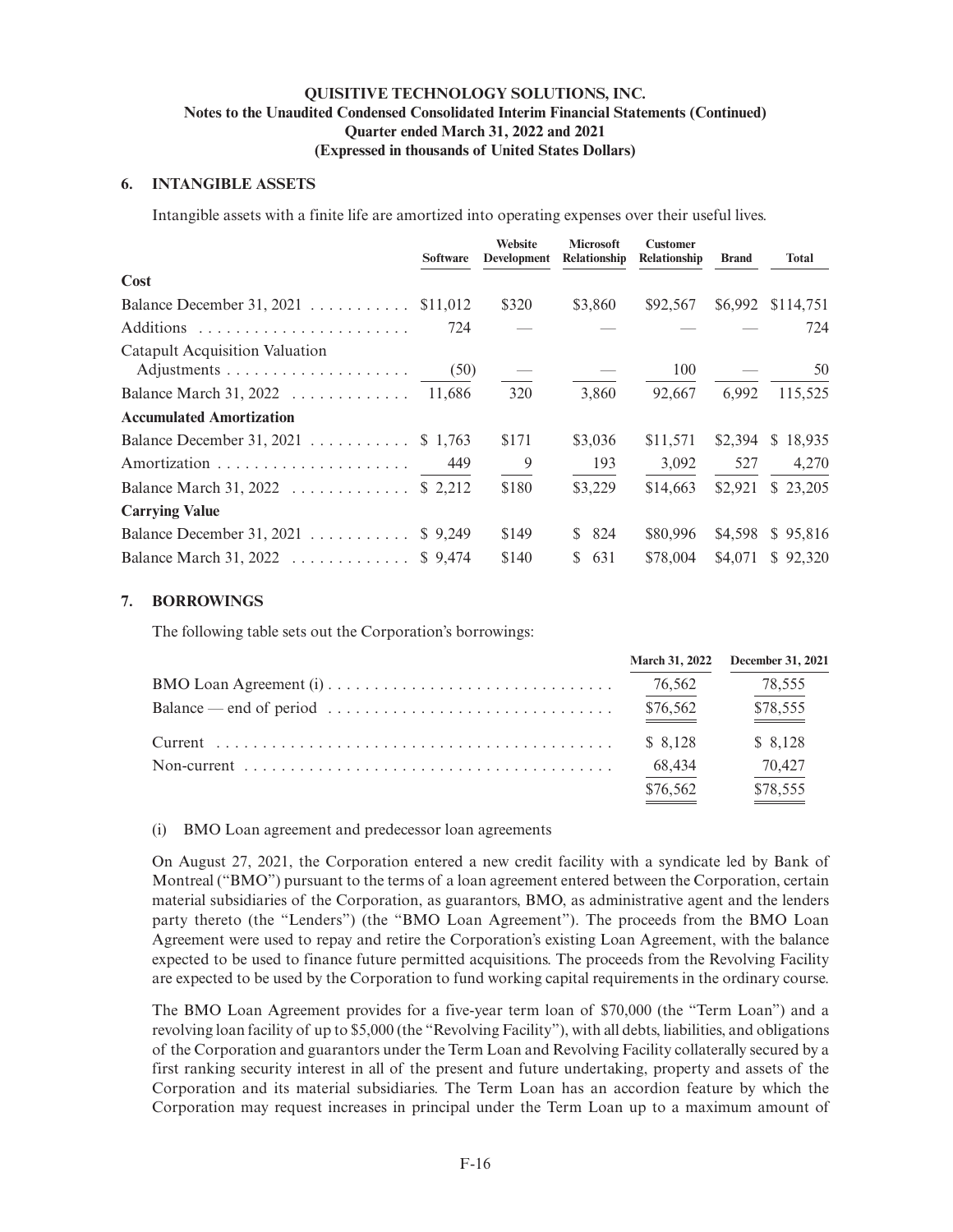### **7. BORROWINGS (Continued)**

\$35,000. On, November 18, 2021, \$15,000 was drawn under the accordion to provide funds to complete the Catapult acquisition.

The Term Loan is available by way of Canadian dollar prime rate loans, U.S. dollar base rate loans, Canadian dollar CDOR loans and U.S. dollar LIBOR loans. Interest on the Term Loan is payable monthly based on a price grid which ranges, depending on the Corporation's total senior debt to EBITDA ratio, from the Bank's Canadian prime rate or U.S. base rate plus 0.25% to 1.50% and from the CDOR rate or LIBOR rate plus 1.75% to 3.00%. The Term Loan amortizes over 10 years and advances under the Term Loan are repayable in equal quarterly instalments over the loan term with a final payment of any amounts then outstanding due at maturity. The Loan Agreement contains standard compliance requirements as well as ongoing debt service and coverage covenants. The Corporation was in compliance with all covenants on March 31, 2022, however there can be no assurances that compliance will be achieved throughout the remaining term of the agreement. The Revolving Facility is repayable with monthly interest consistent with the Term Loan rates.

Total finance costs incurred in relation to the Term Loan agreement of \$1,098 were deferred and are being amortized using the effective interest rate method over the life of the loan. The Operating Line is repayable with monthly interest consistent with the Term Loan rates.

Interest expense on the BMO Loan Agreement during the quarter ended March 31, 2022, was \$810  $(2021 - $0)$ .

(ii) Finance Costs

The Corporation's finance costs comprise the following:

|                     | <b>Ouarter ended March 31,</b> |       |
|---------------------|--------------------------------|-------|
|                     | 2022                           | 2021  |
|                     | \$810                          | \$208 |
|                     | 38                             |       |
|                     | 51                             | 52    |
|                     | -64                            | - 19  |
| Total finance costs | \$963                          | \$279 |
|                     |                                |       |

# **8. RELATED PARTY TRANSACTION AND BALANCE**

### (i) *Key management compensation*

The Corporation's key management consist of executive officers and directors.

The compensation recorded to key management personnel during the quarter ended March 31, 2022 and 2021 were as follows:

| <b>Ouarter ended March 31,</b> |       |
|--------------------------------|-------|
| 2022                           | 2021  |
|                                |       |
|                                | \$309 |

In addition, the Corporation has contingent consideration due to certain directors and officers.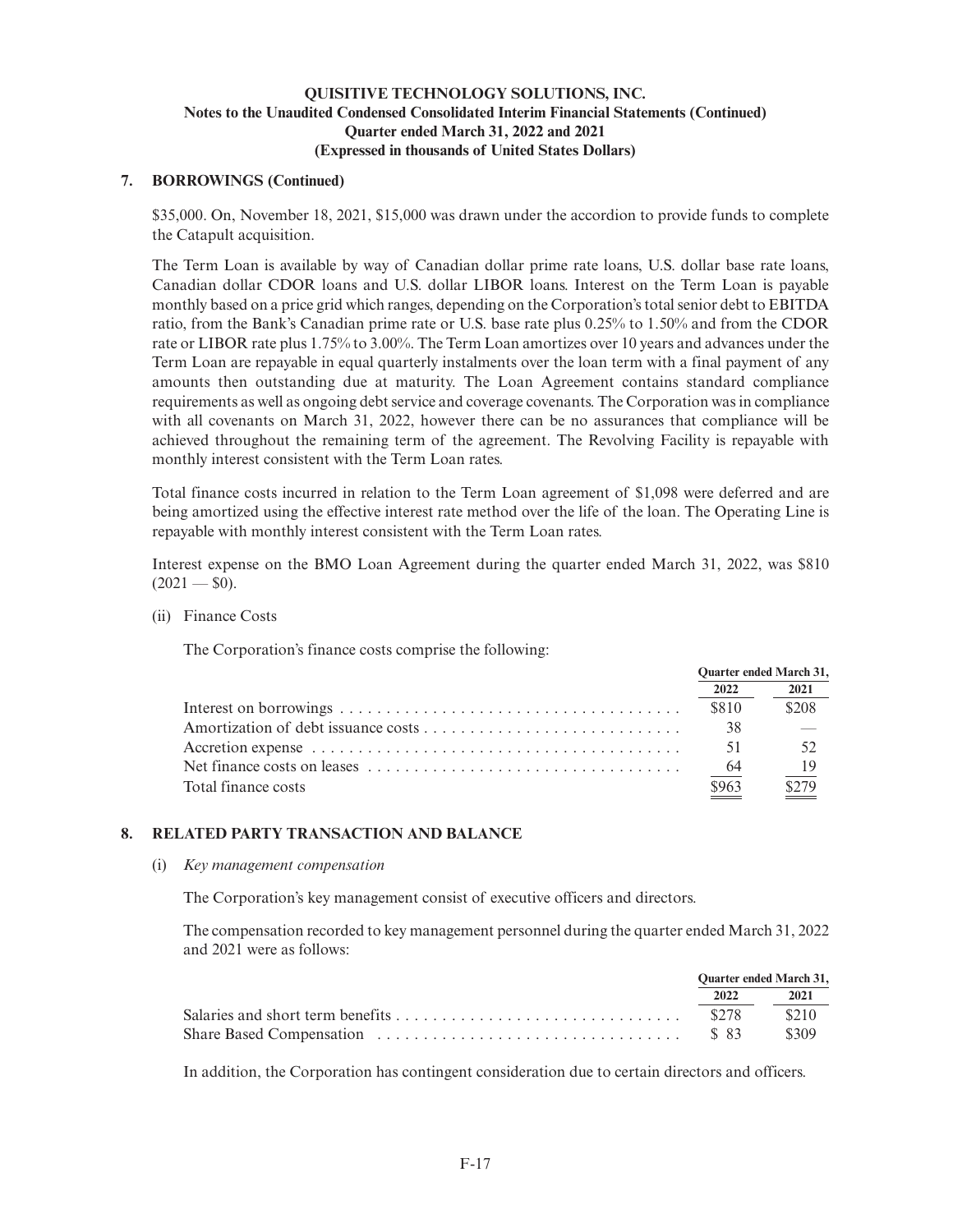### **8. RELATED PARTY TRANSACTION AND BALANCE** (Continued)

(ii) During the quarter, the Corporation had transactions with Software Integrators International, Inc. and Corporate Renaissance Group Solutions (PVT) Ltd. which are controlled by a Director/Officer of the Corporation. The transactions and balances for the quarter ended March 31, 2022 are set out in the table below and the ending balance is included in accounts payable and accrued liabilities.

|                                                      | <b>Opening</b><br>receivable<br>(payable) | Net repayment /<br>(Payments)<br>Received) | <b>Sales</b><br>provided<br>(Services<br>Received) | <b>Closing</b><br>(payable)<br>receivable |
|------------------------------------------------------|-------------------------------------------|--------------------------------------------|----------------------------------------------------|-------------------------------------------|
|                                                      |                                           | (all amounts in CAD)                       |                                                    |                                           |
| Software Integrators International Inc. $\ldots$ , , | \$(101)                                   | $\frac{8}{4}$                              | - 6                                                | S(91)                                     |
| Corporate Renaissance Group Solutions (PVT) Ltd      | (40)                                      | \$167                                      | \$(127)                                            | $\circ$ $-$                               |

### **9. LEASE LIABILITIES**

(i) Future minimum cash payments required under the property leases held by the Corporation are as follows:

| <b>March 31, 2022</b> |
|-----------------------|
|                       |
|                       |
|                       |
|                       |
|                       |
|                       |
|                       |
| \$4,627               |

(ii) Property lease payments including variable lease payments for the quarter ended March 31, 2022 and 2021 were as follows:

|                                                                    | <b>Ouarter ended March 31,</b> |         |
|--------------------------------------------------------------------|--------------------------------|---------|
|                                                                    | 2022                           | 2021    |
|                                                                    | \$47                           | \$7     |
|                                                                    | 83                             | 46      |
|                                                                    | \$130                          | \$53    |
| (iii) continuity of fair value of lease obligations is as follows: |                                |         |
|                                                                    |                                | \$4,995 |
|                                                                    |                                | (368)   |
|                                                                    |                                |         |
|                                                                    |                                | \$4,627 |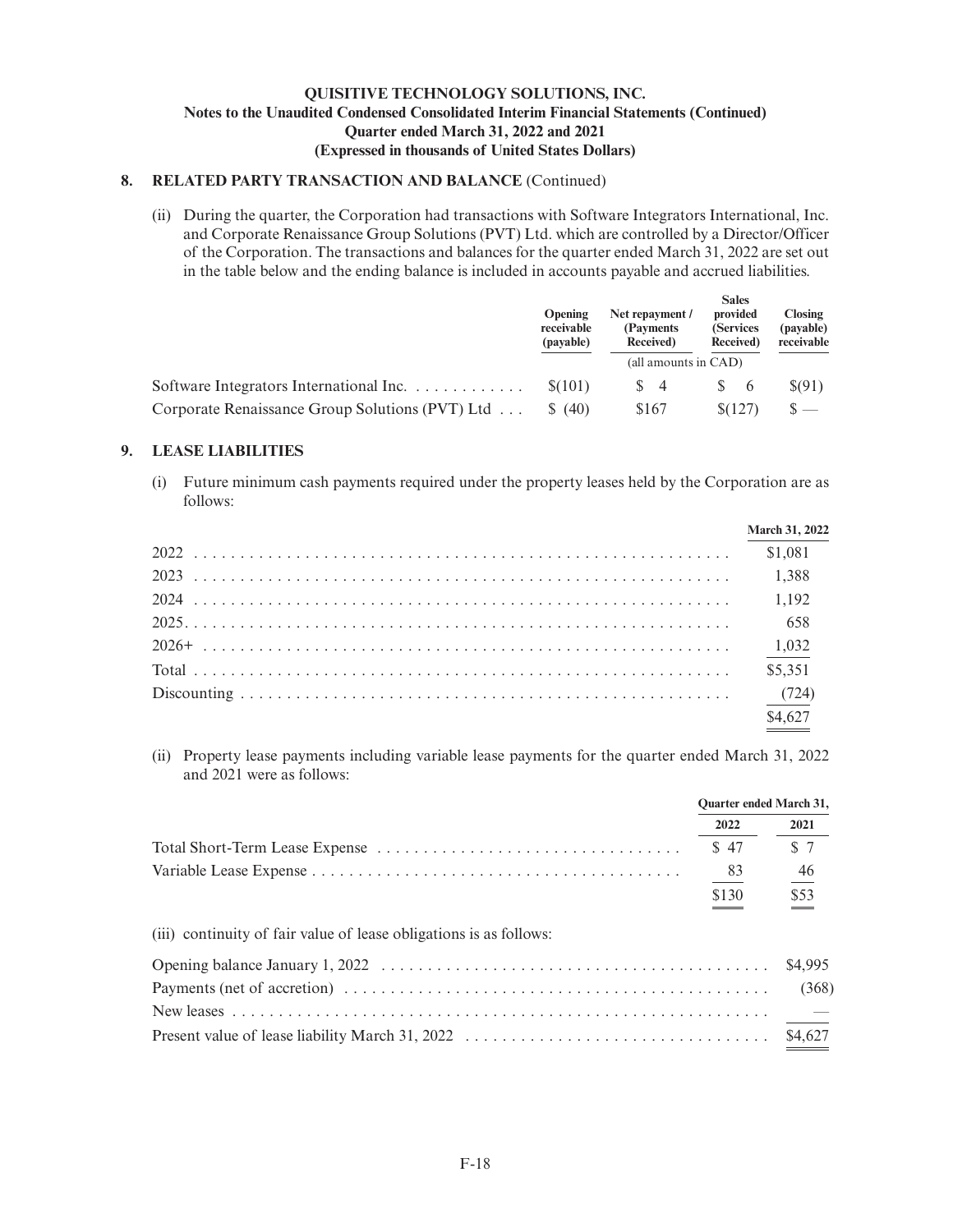### **10. SHARE CAPITAL**

### *(a) Share Issuances*

The Corporation is authorized to issue an unlimited number of common shares. As at March 31, 2022, 356,801,271 common shares were issued and outstanding as fully paid and non-assessable (December 31,  $2021 - 356,314,879$ .

For the period ended March 31, 2022, the Corporation issued 486,392 and 0 shares in connection with the exercise of RSU's and stock options, respectively. For the period ended March 31, 2021 the Corporation issued 668,805 and 15,000 shares in connection with the exercise of RSU's and stock options.

For the period ended March 31, 2022, the corporation issued 0 common shares on exercise of broker compensation options and warrants and 0 common shares on exercise of warrants for total proceeds of \$0. During the quarter ended March 31, 2021, 160,000 common shares were issued pursuant to the exercise of common shares purchase warrants issued on June 26, 2020 for the proceeds of \$151.

### *(b) Warrants Issued*

|                   |                           | Number of                                  | Number of                               |                      |                                   |
|-------------------|---------------------------|--------------------------------------------|-----------------------------------------|----------------------|-----------------------------------|
|                   |                           | warrants                                   | warrants                                |                      |                                   |
| <b>Issue date</b> | Tvpe                      | outstanding at<br><b>December 31, 2021</b> | outstanding at<br><b>March 31, 2022</b> | <b>Maturity date</b> | <b>Exercise price</b><br>(in CAD) |
| $26$ -Jun-20      | compensation unit options | 160.433                                    | 160.433                                 | 26-Jun-22            | 0.75                              |

### *(c) Stock Options*

The Corporation has a stock and incentive plan in place to promote the interests of the Corporation and its shareholders by aiding the Corporation in attracting and retaining employees, officers, consultants, advisors and directors capable of assuring the future success of the Corporation, to offer such persons incentives to put forth maximum efforts for the success of the Corporation's business and to compensate such persons through various stock and cash-based arrangements and provide them with opportunities for stock ownership in the Corporation, thereby aligning the interests of such persons with the Corporation's shareholders.

The plan sets out the framework for determining eligibility as well as the terms of any stock based compensation granted. In 2019, the Corporation adopted an Omnibus plan which includes the full scope of governance on stock options, RSU's, stock appreciation rights, and incentive stock options.

| Number of<br>options | Weighted<br>average<br>exercise<br>price<br>(CAD) |
|----------------------|---------------------------------------------------|
|                      | \$0.45                                            |
| 100,000              | 0.81                                              |
|                      | \$0.46                                            |

For the quarter ended March 31, 2022, the Corporation recognized share based compensation from stock options of \$35 (March 31, 2021 — \$12).

The following options were issued and outstanding as at March 31, 2022: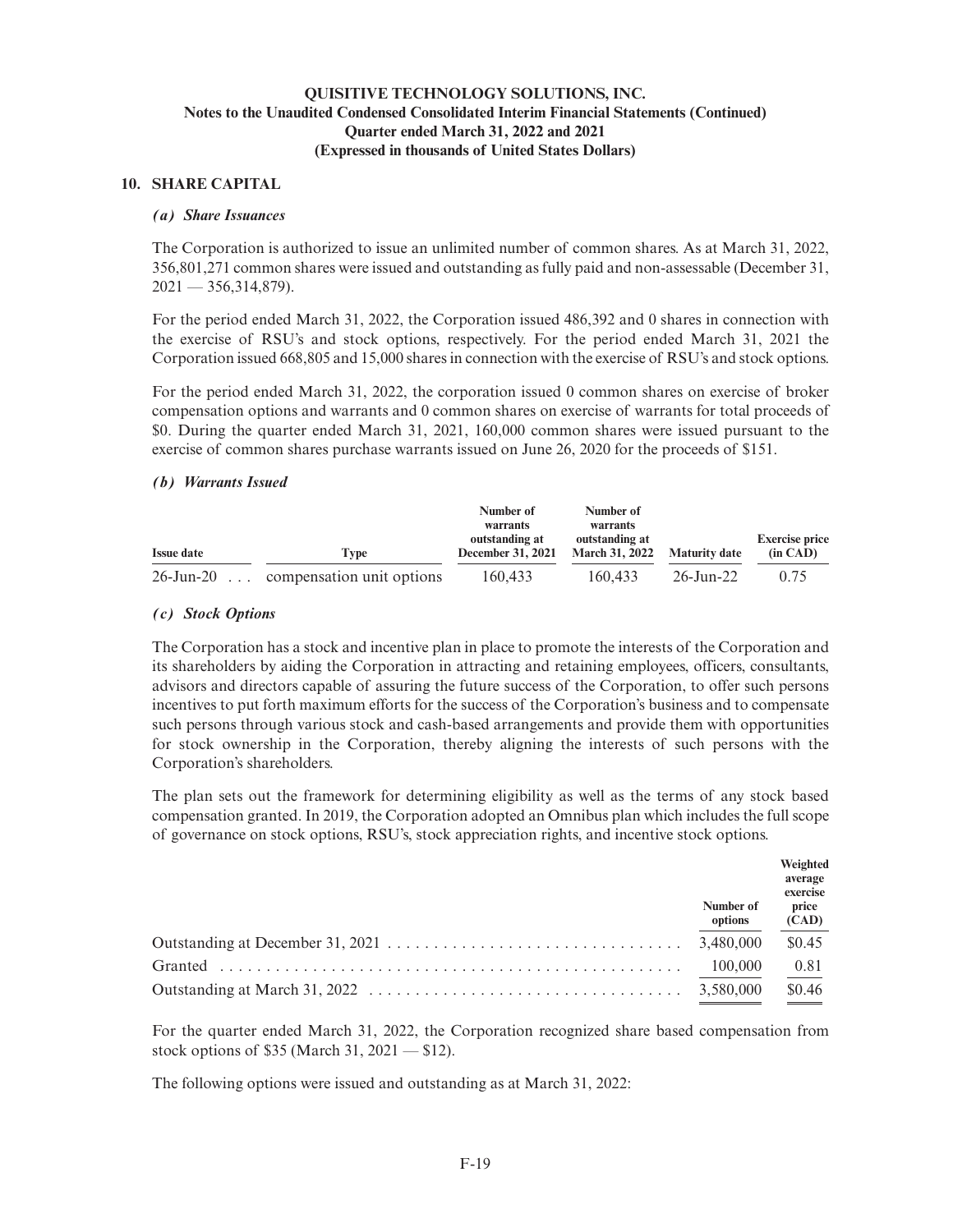### **10. SHARE CAPITAL (Continued)**

|                   |                       |                | Number of |             |
|-------------------|-----------------------|----------------|-----------|-------------|
| <b>Grant Date</b> | <b>Expiry Date</b>    | Ex price (CAD) | options   | Exercisable |
|                   | April 9, 2023         | 0.35           | 605,000   | 605,000     |
|                   | April 30, 2023        | 0.35           | 100,000   | 100,000     |
|                   | August 17, 2023       | 0.35           | 200,000   | 200,000     |
| $20-Nov-18$       | November 20, 2023     | 0.35           | 950,000   | 950,000     |
| $23$ -Dec-19      | December 23, 2024     | 0.20           | 1,000,000 | 1,000,000   |
|                   | January 3, 2025       | 0.25           | 200,000   | 200,000     |
|                   | July 7, 2026          | 1.60           | 325,000   | 108.333     |
|                   | <b>August 2, 2026</b> | 1.52           | 100,000   | 33.334      |
| 01-Mar-22         | February 28, 2027     | 0.81           | 100,000   |             |
|                   |                       |                | 3,580,000 | 3,196,667   |
|                   |                       |                |           |             |

The weighted average contractual life for the remaining options at March 31, 2022 is 2.28 years.

### *(d) Restricted Stock Units*

The Corporation granted restricted stock units (RSU's) to employees. The RSU's vest over 0-3 years. Each RSU entitles the employee to either one share of the Corporation or the cash equivalent of one share of the Corporation at the option of the Corporation at the exercise date. The fair value of restricted stock awards is estimated using the market price of the Corporation's common stock at the date of grant. Restricted stock activity during the year is as follows:

| $#$ of RSU's |
|--------------|
|              |
|              |
|              |
|              |
|              |

During the quarter ended March 31, 2022, the Corporation recognized share based compensation of \$381 (March 31, 2021 — \$377).

### *(e) Stock appreciation rights*

The Corporation granted 116,500 stock appreciation rights (SAR's) to employees in the first quarter of 2021. The SAR's vest over three years. Each SAR entitles the employee to receive the increase in the value between the exercise price of \$1.27 and the market price of one common share on the vesting date. The payment upon exercise of a SAR will be in cash or common shares at the option of the Corporation. The grant date fair value of the SAR's of \$97 was estimated using the Black Scholes option pricing model with the following assumptions:

Annualized volatility 99.15%

Risk free interest rate 2%

Expected life 3 years

The fair value will be recorded as a charge to income and included in stock based compensation expense over the vesting period with \$6 charged to income for the quarter ended March 31, 2022 (March 31,  $2021 - $5$ ).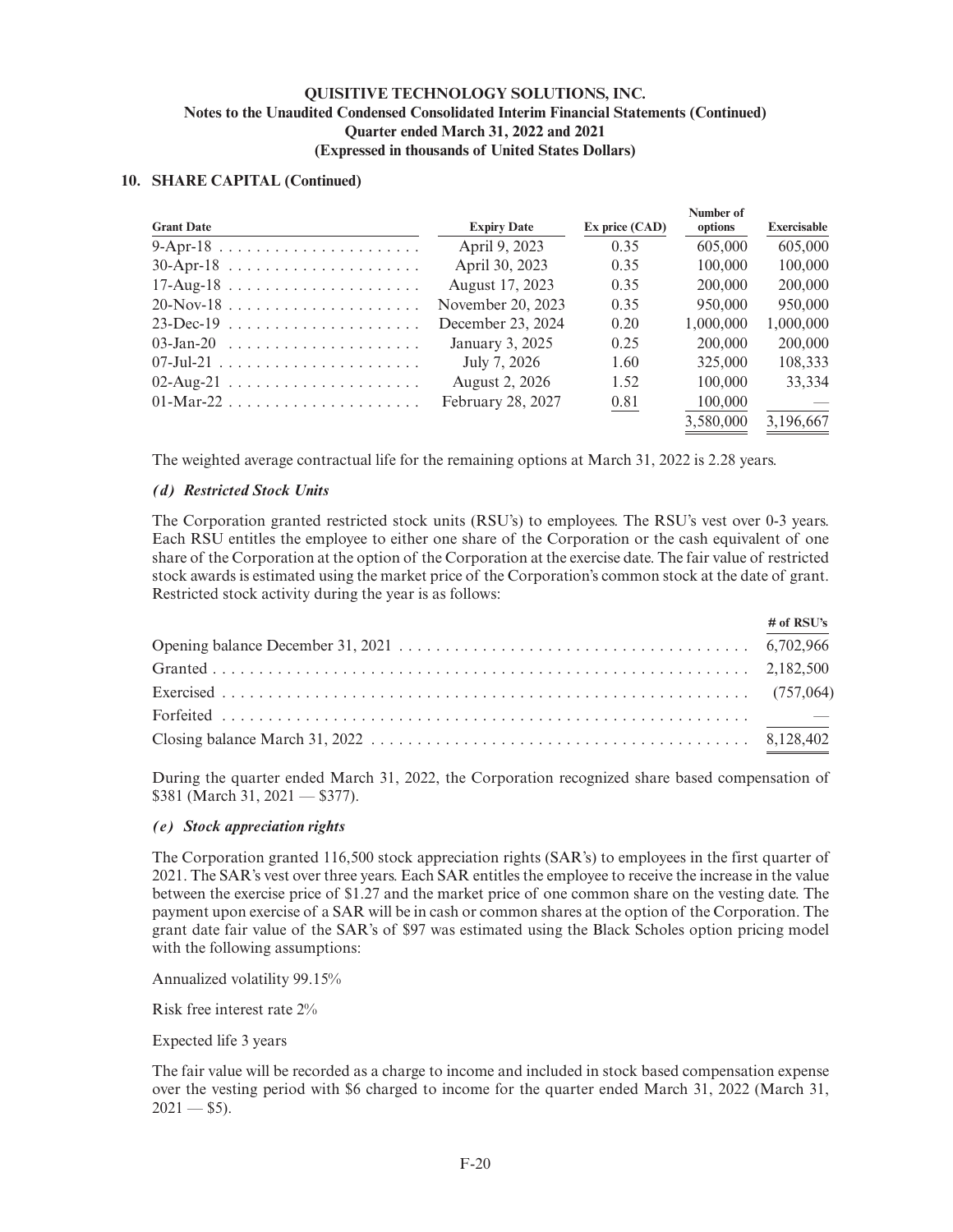### **11. NET LOSS PER SHARE**

The computation for basic and diluted net income (loss) per share for the quarter ended March 31, 2022 and 2021 are as follows:

|                                                                                               | <b>Ouarter ended March 31,</b> |      |  |      |
|-----------------------------------------------------------------------------------------------|--------------------------------|------|--|------|
|                                                                                               |                                | 2022 |  | 2021 |
|                                                                                               |                                |      |  |      |
|                                                                                               |                                |      |  |      |
| Basic and Diluted Income (Loss) Per Share $\dots \dots \dots \dots \dots$ \$ (0.00) \$ (0.01) |                                |      |  |      |

Potentially dilutive shares relating to warrants, compensation unit options broker warrants, stock options and RSU's as set-out below have been excluded from the calculation of the diluted number of shares as the impact would be anti-dilutive.

|                                                                                                            | <b>Ouarter ended March 31,</b> |            |
|------------------------------------------------------------------------------------------------------------|--------------------------------|------------|
|                                                                                                            | 2022                           | 2021       |
|                                                                                                            |                                | 10,506,203 |
|                                                                                                            | 160.433                        | 1,718,927  |
|                                                                                                            |                                | 419,428    |
| Stock options $\ldots \ldots \ldots \ldots \ldots \ldots \ldots \ldots \ldots \ldots \ldots \ldots \ldots$ | 3,580,000                      | 3,390,000  |
|                                                                                                            | 8,128,402                      | 5,602,063  |
|                                                                                                            | 11,868,835                     | 21,636,621 |
|                                                                                                            |                                |            |

# **12. FINANCIAL INSTRUMENTS**

The carrying values of the cash, restricted cash, accounts receivable, accounts payable and accrued liabilities, and operating line of credit approximate their fair values due to their short term to maturity. The carrying value of the Loan Agreement, Notes payable, Menlo acquisition loan, Purchase price notes and Bank term loan approximate fair value as they were at market rates of interest.

The Corporation has exposure to the following risks from its use of financial instruments:

(a) Credit risk

Credit risk is the risk that one party to a financial instrument will cause a financial loss for the other party by failing to discharge an obligation. Cash is placed with a major US and Canadian financial institutions and the Corporation's concentration of credit risk for cash and maximum exposure thereto is \$9,484  $(2021 - $13,516).$ 

With respect to its accounts receivable, the Corporation assesses the credit rating of all customers and maintains provisions for potential credit losses, and any such losses to date have been within management's expectations. The Corporation's credit risk with respect to trade accounts receivable and processing receivable with maximum exposure thereto is \$24,379 (December 31, 2021 — \$19,895). Accounts receivable are shown net of provision of credit losses of \$420 (December 31, 2021 — \$422).

|                                                                         |  | under 30 30-60 days over 60 days Total |  |
|-------------------------------------------------------------------------|--|----------------------------------------|--|
| Trade and processing receivable ageing  \$21,747 \$849 \$1,783 \$24,379 |  |                                        |  |

The Corporation has no customers that constitute greater than 10% of accounts receivable at March 31, 2022 and December 31, 2021.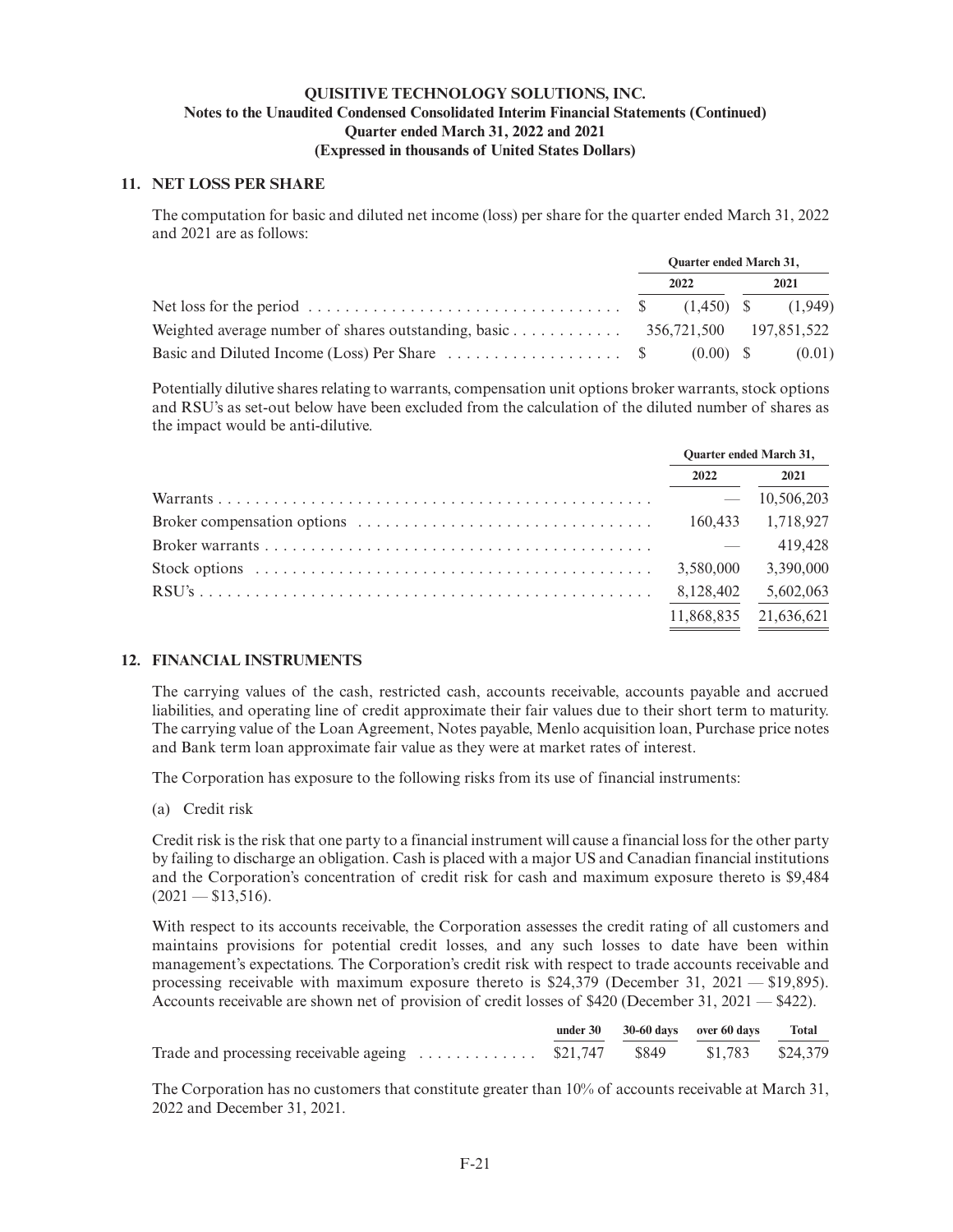### **12. FINANCIAL INSTRUMENTS (Continued)**

### (b) Liquidity risk

Liquidity risk is the risk that the Corporation will be unable to meet its financial obligations as they fall due. The Corporation's approach to managing liquidity risk is to ensure, as far as possible, that it will have sufficient liquid funds to meet its liabilities when due, under both normal and stressed conditions, without incurring unacceptable losses or risking damage to the Corporation's reputation. At March 31, 2022, the Corporation has \$9,484 (December 31, 2021 — \$13,516) of unrestricted cash and liabilities with the following due dates at their carrying values:

|                                                                 |          | under $3$ months $3$ months-1 year | 1-2 years | 3-5 years |
|-----------------------------------------------------------------|----------|------------------------------------|-----------|-----------|
|                                                                 | \$15,105 | 2.100                              |           |           |
| Income taxes payable $\dots\dots\dots\dots\dots\dots\dots\dots$ |          | 1.331                              |           |           |
| Contingent consideration $\dots \dots \dots \dots \dots$        | 6.817    | 8.823                              | 5.887     |           |
| Loan agreement $\dots\dots\dots\dots\dots\dots\dots\dots\dots$  |          | 8,128                              | 8.128     | 60,306    |
| Total                                                           | \$21,922 | \$20,382                           | \$14,015  | \$60,306  |

The Corporation manages its liquidity risk by relying upon its revenues. In addition, recent events will impact the Corporation to varying degrees as the discrete effects of COVID-19 across companies and industries evolves. This could potentially impact our financing efforts, ability to operate, customer demand and the liquidity our clients and the Corporations liquidity.

(c) Market risk

Market risk is the risk that the fair value or future cash flows of a financial instrument will fluctuate due to changes in market prices. Market risk comprises three types of risk: interest rate, foreign currency and other price risk.

(d) Interest rate risk

The Corporation is exposed to interest rate risk through the Loan Agreement loan which bears interest at Bankers Acceptance plus a percentage determined by the results of the corporation collocated on a hailing twelve month basis. A 1% change in Bankers Acceptance rate would lead to +/-\$747 in interest payable over 1 year.

(e) Foreign currency risk

Foreign currency risk is the risk that the fair value of the Corporation's assets and liabilities will fluctuate due to changes in foreign exchange rates.

The Corporation is exposed to foreign currency risk to the extent that monetary assets and liabilities held by the Corporation are not denominated in its functional currency. The Corporation does not manage currency risk through hedging or other currency management tools.

As at March 31, 2022 and December 31, 2021, the Corporation's net exposure to foreign currency risk on its financial instruments is as follows:

| <b>March 31, 2022</b> | <b>December 31, 2021</b> |
|-----------------------|--------------------------|
| CAD <sub>s</sub>      | CAD <sub>s</sub>         |
| \$ 510                | \$ 336                   |
| (939)                 | (895                     |
| (429)                 | $\frac{(559)}{2}$        |
| $$^{(343)}$           |                          |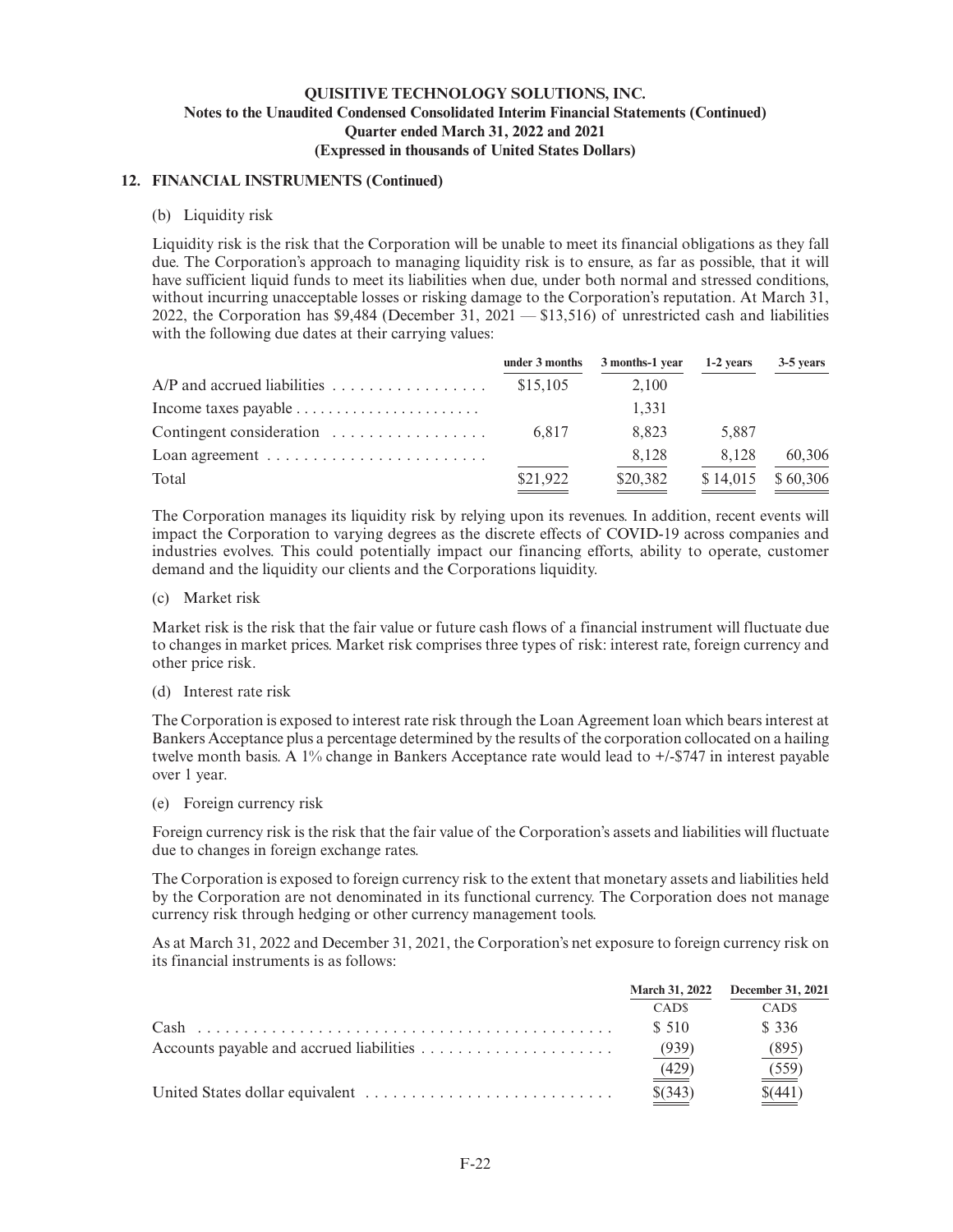### **12. FINANCIAL INSTRUMENTS (Continued)**

(f) Other price risk

Other price risk is the risk that the fair value or future cash flows of a financial instrument will fluctuate due to changes in market prices, other than those arising from interest rate risk or foreign currency risk. The Corporation is not exposed to other price risk.

# **13. BANK SPONSORING AGREEMENTS**

Under VISA and MasterCard program rules, only member banks are allowed to directly process bankcard transactions through their network as the Corporation's Sponsoring Banks are member banks. The Sponsoring Bank agreements generally expire either annually or every two years and are subject to automatic renewal for one- or two-year terms, respectively, unless canceled by either party. The agreement permits the funds to be routed under the Sponsoring Bank's control and identification numbers to clear credit bank card transactions through Visa and MasterCard. The sponsorship agreement also enables the Corporation to settle funds between cardholders and merchants by delivering funding files to the Sponsoring Bank, which in turn transfers settlement funds to the merchants' bank accounts. These restrictions place the settlement assets and obligations under the control of the Sponsoring Bank.

The sponsorship agreement requires, among other things, that the Corporation abide by the by-laws and regulations of the Visa and MasterCard networks. In addition, the agreement requires the Corporation maintain a reserve account. For the quarter ended March 31, 2022, the Corporation has \$350 in deposits with sponsoring banks (December 31,  $2021 - $350$ ).

Under the terms of the agreement, in the event that one of the Corporation's merchant customers is unable to settle chargebacks, resulting from valid customer disputes, the Corporation is required to fulfill any remaining obligation, up to the gross amount paid by the customer. As the Corporation's customer base consists predominantly of small retail merchants that fulfill obligations at the time of payment, the Corporation's cost of fulfilling this obligation has not historically been material. The Corporation further mitigates this risk by withholding a percentage of amounts due to high risk merchants that collect significant amounts of customer funds in advance of delivery or performance. Costs of fulfilling customer chargeback obligations are accrued when such amounts become probable and estimable.

# **14. NON-CONTROLLING INTEREST**

The Corporation owns 80% of its subsidiary LedgerPay.

On January 22, 2018, the Corporation, through its subsidiaries, executed an employment agreement with an executive, and issued 5% or 500,000 shares of LedgerPay to him that are convertible to 1,062,500 shares in the Corporation, at the holder's option. Those shares are not currently converted.

On March 5, 2018, the Corporation, through its subsidiaries, executed an employment agreement with an executive and granted an award of restricted stock equal to five percent (5%) or 500,000 of the issued and outstanding voting stock of LedgerPay. The award vested over the initial term at a rate of 12.5% every three-month period following the effective date provided the executive remains employed by the Corporation as of the end of each such three-month period. The award is now fully vested and is convertible into 1,062,500 the Corporation common shares at the holder's choice. Those shares are currently not converted.

In 2019, the Corporation entered into two employment agreements that granted an award of restricted stock equal to five percent or 1,000,000 of the issued and outstanding voting stock of LedgerPay. The shares of LedgerPay are convertible into Common Shares of the Corporation based on the ratio of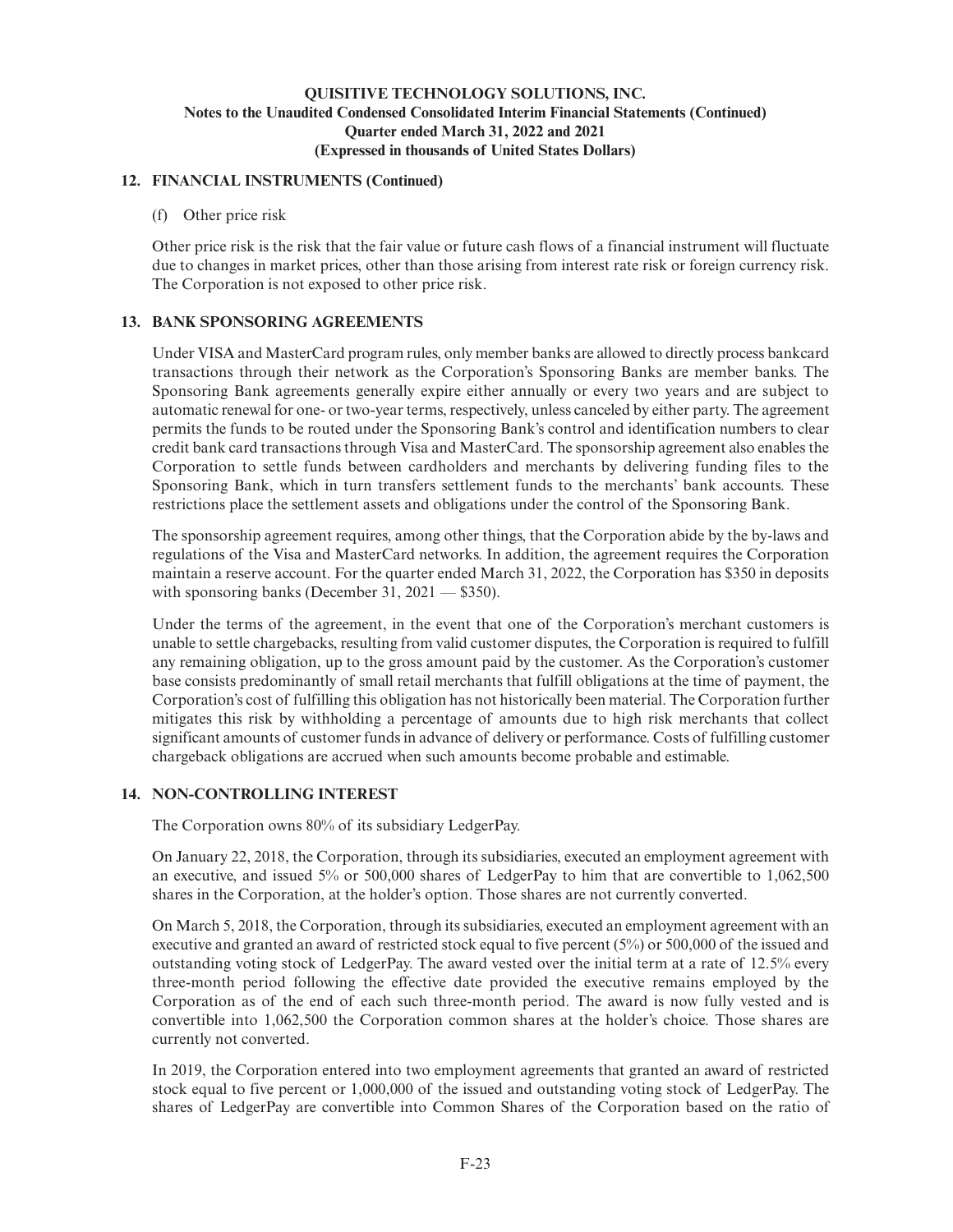### **14. NON-CONTROLLING INTEREST (Continued)**

1:2.124 per share. The awards are fully vested at December 31, 2021 and this results in a dilution in the Corporation's interest in LedgerPay to 80%.

For the quarter ended March 31, 2022 the Corporation recorded non-controlling interest of \$(195)  $(March 31, 2021 - $(53)]$ .

# **15. REVENUE**

### **(i) The following table sets out the Corporation's revenues by type.**

|                                                                                   | March 31. |          |
|-----------------------------------------------------------------------------------|-----------|----------|
|                                                                                   | 2022      | 2021     |
|                                                                                   |           |          |
| Cloud Solutions Maintenance, License and third party licenses and support $\dots$ | 10.142    | 3.287    |
|                                                                                   |           |          |
|                                                                                   | \$44,928  | \$12,628 |

The Corporation is not exposed to concentration risk relating to one customer greater than 10% of revenue for the quarter ended March 31, 2022 (March 31, 2021 — one customer 14%).

### **(ii) The following table shows geographic area**

| March 31.         |      |
|-------------------|------|
| 2022              | 2021 |
|                   |      |
|                   |      |
| \$44,928 \$12,628 |      |

# **16. SEGMENT INFORMATION**

The Corporation's operating business segments include strategic units that offer different products and services. The Corporation has two operating business segments: Global Cloud Solutions (Cloud Solutions) and Global Payment Processing Solutions (Payment Solutions).

The Corporation's cloud solutions segment is a full-service digital technology consulting firm whose mission is to acquire and integrate companies to become the leading provider of Microsoft professional services in North America. The Corporation is a premier, global Microsoft partner that harnesses the Microsoft platform and complementary technologies, including custom solutions and first-party offerings, to generate meaningful impact for enterprise customers. The Corporation's cloud solutions business focuses on helping enterprises move to, operate within, and innovate via modern development in the three Microsoft clouds (Azure, M365 and Dynamics 365).

The Corporation's Payment Solutions segment has a diverse portfolio of merchant accounts on which it provides scalable processing solutions, payment processing equipment and software corresponding to each card solution, with complimentary support services designed to best meet each new and existing merchant's specific needs and online age verification software offered through the Corporation's AgeChecker.Net platform.

The Corporation evaluates each segment's performance based on Adjusted Earnings before Interest, Taxes, Depreciation, and Amortization ("Adjusted EBITDA"). The Corporation defines Adjusted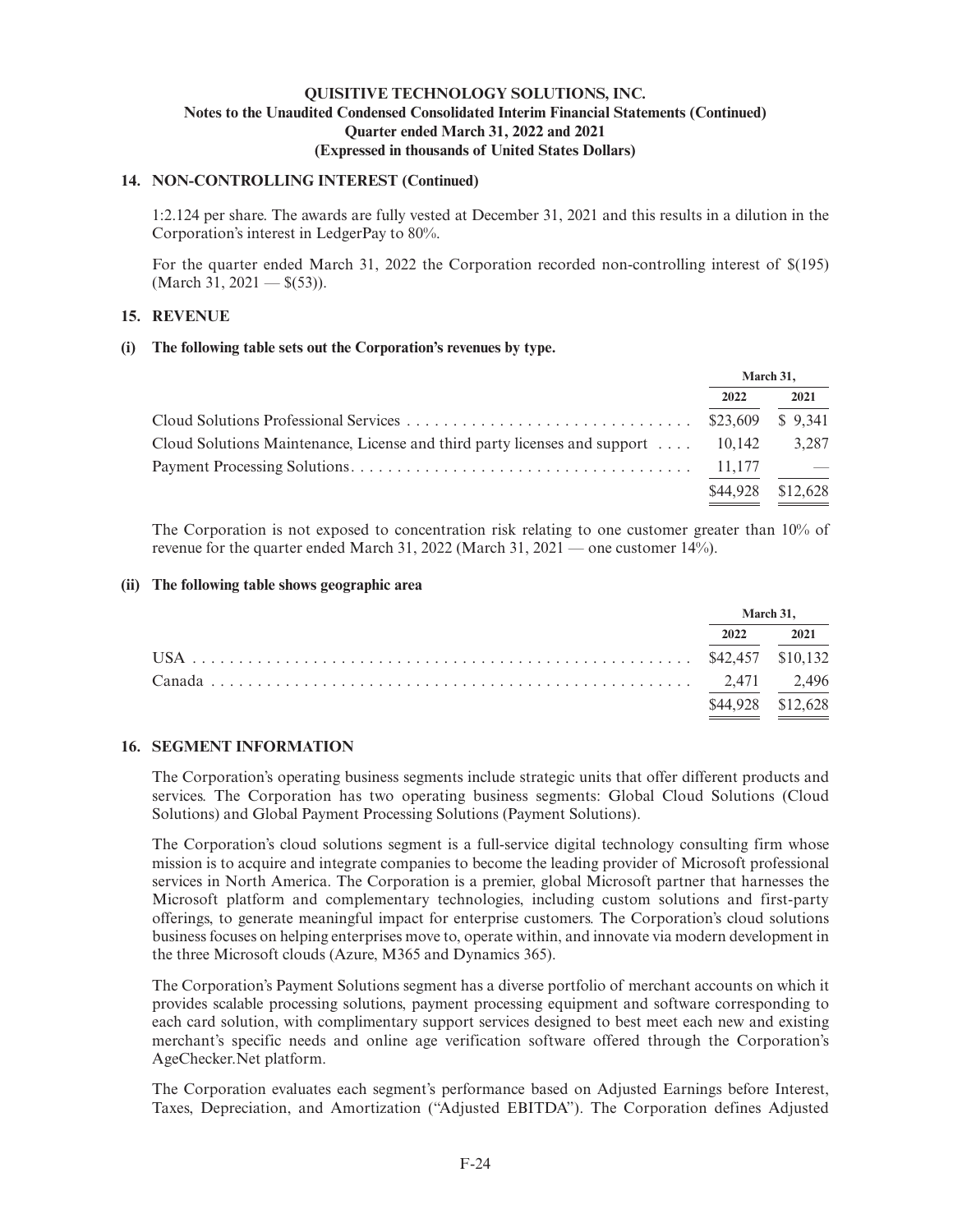### **16. SEGMENT INFORMATION (Continued)**

EBITDA as earnings before certain charges that management considers to be non-operating expenses and which consist of interest, taxes, depreciation, amortization, foreign exchange, share-based compensation, transaction related expenses, acquisition related compensation, settlement gains and losses on earn-out liabilities, changes in fair value of the derivative liability, loan forgiveness, grant income and non-recurring development costs associated with obtaining bank sponsorship and operational certifications required to complete LedgerPay.

# **SEGMENT INFORMATION**

|                                 | <b>Twelve months ended</b>              |                                                         |                     |                                         |                                                         |                     |
|---------------------------------|-----------------------------------------|---------------------------------------------------------|---------------------|-----------------------------------------|---------------------------------------------------------|---------------------|
|                                 | March 31, 2022                          |                                                         |                     |                                         | March 31, 2021                                          |                     |
|                                 | <b>Global Cloud</b><br><b>Solutions</b> | <b>Global Payment</b><br>Processing<br><b>Solutions</b> | <b>Consolidated</b> | <b>Global Cloud</b><br><b>Solutions</b> | <b>Global Payment</b><br>Processing<br><b>Solutions</b> | <b>Consolidated</b> |
| Revenue $\ldots \ldots \ldots$  | \$33,751                                | \$11,177                                                | \$44,928            | \$12,245                                | \$383                                                   | \$12,628            |
| Expenses $\ldots \ldots \ldots$ | 29,277                                  | 9,230                                                   | 38,507              | 11,454                                  | 8                                                       | 11,462              |
| EBITDA (Adjusted)               | 4,474                                   | 1,947                                                   | 6.421               | 791                                     | 375                                                     | 1,166               |
| All Other Expenses $\ldots$     |                                         |                                                         | 7,871               |                                         |                                                         | 3,115               |
| $Net Loss \dots \dots \dots$    |                                         |                                                         | \$(1,450)           |                                         |                                                         | \$(1,949)           |